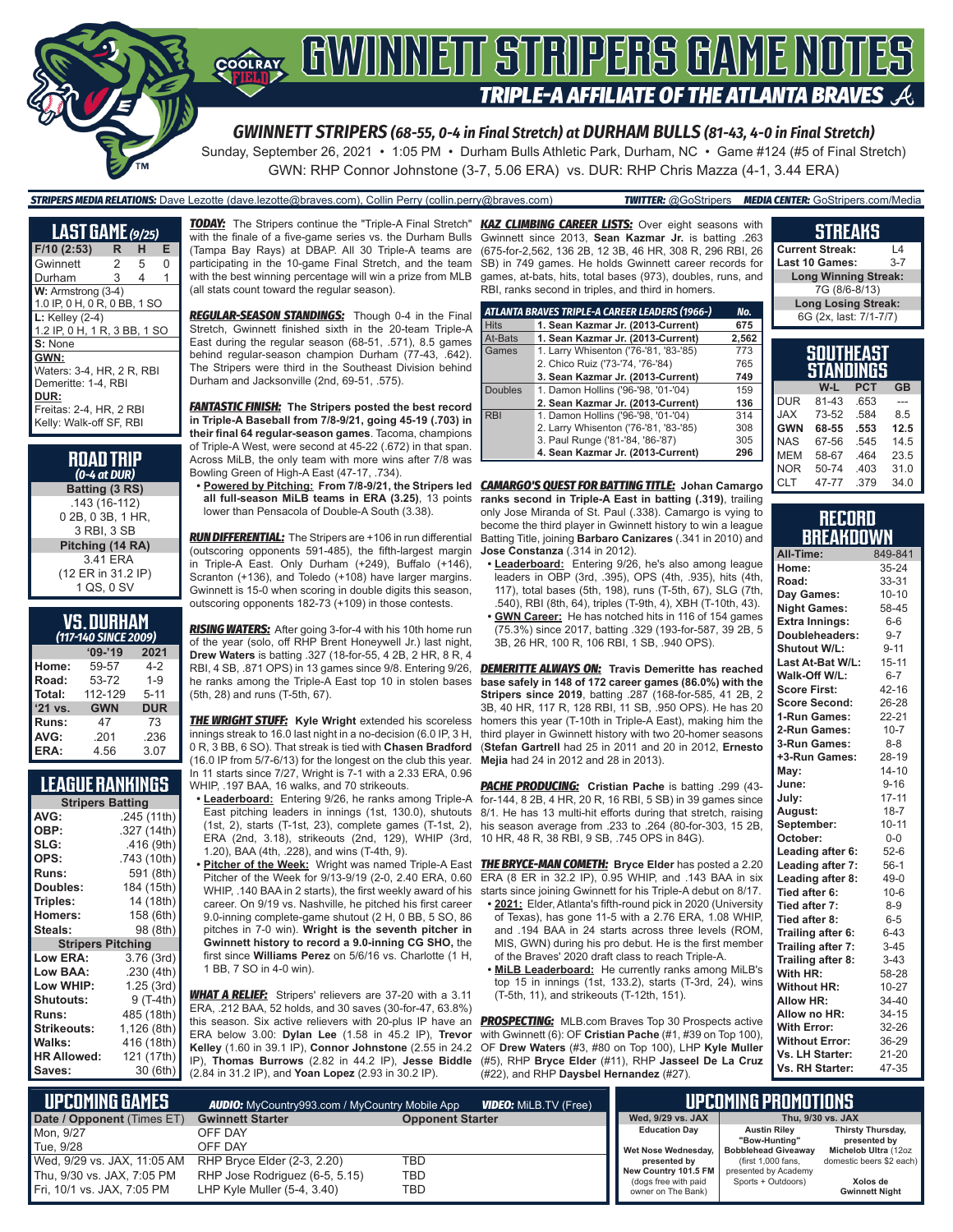

#### *SUNDAY, SEPTEMBER 26, 2021 AT DURHAM*

#### **MANAGER MATT TUIASOSOPO**

**Matt Tuiasosopo** is in his first season as Gwinnett manager and his third season as a coach in the Atlanta Braves organization in 2021. He was named the seventh manager in team history on 3/30/21. Tuiasosopo is both the youngest manager in team history (turned 35 on 5/10) and the first former Gwinnett player to manage the club (hit .221 with 19 HR, 73 RBI in 178 games from 2016-17).

Tuiasosopo made his managerial debut in 2019 with Class-A Rome, leading the club to a 65-74 record and earning Atlanta's Bobby Cox Award for minor league manager of the year. He was set to return to Rome in 2020, but was reassigned to the Braves Alternate Training Site at Coolray Field once the MiLB season was canceled.

| Tuiasosopo's Managerial Career | Games | W-L     | <b>PCT</b> | <b>Plavoffs</b> |
|--------------------------------|-------|---------|------------|-----------------|
| With Gwinnett (1 Season):      | 123   | 68-55   | .553       |                 |
| MiLB Career (2 Seasons):       | 261   | 133-128 | .510       |                 |

*All staff bios available in the 2021 Stripers Media Guide*

|                            | EJECTIONS (4)            |                         |
|----------------------------|--------------------------|-------------------------|
| Player/Coach               | Date/Inning              | <b>Umpire</b>           |
| <b>Ryan Goins</b>          | 5/25 vs. MEM, 7th Inning | <b>HP Clint Vondrak</b> |
| <b>MGR Matt Tuiasosopo</b> | 6/3 vs. JAX, 8th Inning  | <b>HP Alex Tosi</b>     |
| <b>Travis Snider</b>       | 7/30 at MEM, 8th Inning  | HP John Bacon           |
| <b>Ryan Casteel</b>        | 8/17 at LOU, 3rd Inning  | 1B Charlie Ramos        |

| TEAM DEFENSE (3RD IN TRIPLE-A EAST) |     |           |                                        |            |            |                                                                |           |
|-------------------------------------|-----|-----------|----------------------------------------|------------|------------|----------------------------------------------------------------|-----------|
| <b>PCT</b>                          | G   | ТC        | <b>PO</b>                              | A          | Е          | <b>DP</b>                                                      | ΤP        |
| .983                                | 123 | 4355      | 3177                                   | 1105       | 73         | 113                                                            |           |
| <b>Catchers</b>                     |     | <b>SB</b> | $\mathsf{cs}$                          | <b>ATT</b> | <b>PCT</b> | <b>PB</b>                                                      | W-L       |
| Casteel, Ryan                       |     | 6         | O                                      | 6          | .000       |                                                                | $2 - 3$   |
| Contreras, William                  |     | 21        | $\overline{2}$                         | 23         | .087       | 5                                                              | $23-6$    |
| d'Arnaud, Travis                    |     | 2         | $\overline{2}$                         | 4          | .500       | U                                                              | $5 - 1$   |
| Jackson, Alex                       |     | 10        | 4                                      | 14         | .286       |                                                                | $11 - 12$ |
| Lucroy, Jonathan                    |     | 18        | 5                                      | 23         | .217       |                                                                | $8 - 15$  |
| Martinez, Carlos                    |     | 3         | O                                      | 3          | .000       |                                                                | $2 - 1$   |
| Morales, Jonathan                   |     | 16        |                                        | 23         | .304       | 3                                                              | $17 - 15$ |
| Tromp, Chadwick                     |     | 2         |                                        | 3          | .333       | U                                                              | $0 - 2$   |
| Total:                              |     | 78        | 21                                     | 99         | .212       | 11                                                             | 68-55     |
| Outfield Assists (29):              |     |           |                                        |            |            | Waters (11), Demeritte (5), Ervin (5), Pache (3), Sanchez (2), |           |
|                                     |     |           | Almonte (1), Inciarte (1), Rosario (1) |            |            |                                                                |           |
| Pitcher Pickoffs (5):               |     |           | Kingham (2), Muller (2), Y. Lopez (1)  |            |            |                                                                |           |
| Catcher Pickoffs (3):               |     |           | Casteel (1), Jackson (1), Morales (1)  |            |            |                                                                |           |

# **STARTS**

|     | <b>By Batting Order</b>                                                                                                                                                                                    |
|-----|------------------------------------------------------------------------------------------------------------------------------------------------------------------------------------------------------------|
| 1:  | Waters (86), Pache (22), Inciarte (6), Arcia (5), Almonte (1), Ervin (1), Gore (1),<br>Sanchez (1)                                                                                                         |
| 2:  | Pache (43), Kipnis (25), Arcia (18), Goins (12), Rosario (11), Demeritte (4), Waters (3),<br>Sanchez (2), Almonte (1), Camargo (1), Ervin (1), Gore (1), Heredia (1)                                       |
| 3:  | Arcia (49), Camargo (40), Kipnis (12), d'Arnaud (6), Demeritte (5), Jackson (3),<br>Lucroy (3), Contreras (2), Pache (2), Franco (1)                                                                       |
| 4:  | Camargo (54), Demeritte (22), Jackson (17), Contreras (6), Kipnis (6), Lucroy (5),<br>Casteel (4), Almonte (3), Franco (3), Rosario (2), Kazmar Jr. (1)                                                    |
| 5:  | Contreras (29), Demeritte (14), Kazmar Jr. (13), Lucroy (13), Goins (12), Kipnis (11),<br>Almonte (8), Jackson (8), Casteel (4), Camargo (3), Sanchez (2), Snider (2),<br>Tromp (2), Franco (1), Ervin (1) |
| 6:  | Goins (29), Kazmar Jr. (17), Casteel (13), Demeritte (13), Ervin (9), Sanchez (9),<br>Snider (8), Pache (7), Lucroy (5), Waters (5), Almonte (4), Contreras (3), Jackson (1)                               |
| 7:  | Ervin (25), Kazmar Jr. (22), Sanchez (19), Goins (18), Snider (13), Casteel (7),<br>Pache (6), Demeritte (5), Morales (4), Waters (3), Almonte (1)                                                         |
| 8:  | Sanchez (35), Morales (22), Ervin (16), Kazmar Jr. (12), Snider (10), Goins (8),<br>Gore (8), Casteel (5), Unroe (5), Brugman (1), Martinez (1)                                                            |
| 9:  | Starting Pitchers (71), Morales (16), Sanchez (13), Gore (8), Ervin (4), Snider (4),<br>Casteel (2), Kazmar Jr. (2), Martinez (2), Unroe (1)                                                               |
|     | <b>By Position</b>                                                                                                                                                                                         |
| C:  | Morales (32), Contreras (29), Jackson (23), Lucroy (23), d'Arnaud (6), Casteel (5),<br>Martinez (3), Tromp (2)                                                                                             |
| 1B: | Camargo (56), Casteel (27), Snider (14), Kazmar Jr. (9), Morales (7), Franco (4),<br>Lucroy (2), Unroe (2), Demeritte (1), Goins (1)                                                                       |
| 2B: | Kipnis (44), Sanchez (30), Goins (25), Kazmar Jr. (21), Arcia (1), Morales (1), Unroe (1)                                                                                                                  |
| 3B: | Camargo (39), Kazmar Jr. (34), Sanchez (28), Goins (14), Arcia (3), Unroe (3),<br>Morales (2)                                                                                                              |
| SS: | Arcia (63), Goins (39), Sanchez (19), Camargo (1), Kazmar Jr. (1)                                                                                                                                          |
| LF: | Waters (40), Ervin (28), Gore (18), Almonte (9), Demeritte (7), Snider (7), Kipnis (5),<br>Arcia (4), Rosario (3), Heredia (1), Sanchez (1)                                                                |
| CF: | Pache (73), Waters (33), Ervin (6), Rosario (6), Inciarte (5)                                                                                                                                              |
| RF: | Demeritte (48), Waters (24), Ervin (22), Snider (11), Almonte (8), Pache (4),<br>Sanchez (3), Rosario (2), Camargo (1)                                                                                     |
| DH: | Contreras (11), Demeritte (7), Jackson (6), Kipnis (5), Snider (5), Casteel (3), Pache (3),<br>Kazmar Jr. (2), Rosario (2), Almonte (1), Arcia (1), Brugman (1), Camargo (1), Ervin (1),                   |

Franco (1), Inciarte (1), Lucroy (1)

|               | VS. 2021 OPPONENTS                                                  |          |           |               |         |          |          |  |  |  |  |  |  |  |  |
|---------------|---------------------------------------------------------------------|----------|-----------|---------------|---------|----------|----------|--|--|--|--|--|--|--|--|
|               | <b>Total</b><br><b>Total</b><br>Road<br>Home<br><b>Road</b><br>Home |          |           |               |         |          |          |  |  |  |  |  |  |  |  |
| <b>CLT</b>    | $5 - 1$                                                             | $11 - 1$ | $16 - 2$  | COL           | ---     | $5-1$    | $5 - 1$  |  |  |  |  |  |  |  |  |
| <b>DUR</b>    | $4 - 2$                                                             | $1 - 9$  | $5 - 11$  | LOU           | $4 - 2$ | $5-1$    | $9 - 3$  |  |  |  |  |  |  |  |  |
| <b>JAX</b>    | $1 - 5$                                                             | $- - -$  | $1 - 5$   | <b>MW DIV</b> | $4 - 2$ | $10 - 2$ | $14 - 4$ |  |  |  |  |  |  |  |  |
| <b>MEM</b>    | $8 - 4$                                                             | $7-5$    | $15-9$    |               |         |          |          |  |  |  |  |  |  |  |  |
| <b>NAS</b>    | $8 - 9$                                                             | $3-9$    | $11 - 18$ |               |         |          |          |  |  |  |  |  |  |  |  |
| <b>NOR</b>    | $5 - 1$                                                             | $1 - 5$  | $6-6$     |               |         |          |          |  |  |  |  |  |  |  |  |
| <b>SE DIV</b> | $31 - 22$                                                           | 23-29    | 54-51     |               |         |          |          |  |  |  |  |  |  |  |  |

#### **LAST AT-BAT WINS** *(15)*

The Stripers are 15-11 (.577) in games decided in the last at-bat in 2021.

| Date/Opponent        | <b>Score</b> | Game-Winning Play (*=Walk-Off)           |
|----------------------|--------------|------------------------------------------|
| 5/4 at Charlotte     | 10-9 (12th)  | Almonte scores on E4 (Reynolds)          |
| 5/9 at Charlotte     | 12-9 (10th)  | Camargo RBI single                       |
| 5/14 vs. Louisville  | $2-1$ (8th)  | Arcia solo HR                            |
| 5/16 vs. Louisville  | $5-4$ (9th)  | Arcia walk-off solo HR*                  |
| 5/25 vs. Memphis     | $2-1$ (9th)  | Kazmar walk-off single*                  |
| 6/9-G2 at Memphis    | $3-1$ (8th)  | Waters RBI single                        |
| 6/18 vs. Nashville   | 8-7 (10th)   | Arcia scores on E4 (Hiura on Lucroy FC)* |
| 6/30 at Durham       | $2-1$ (9th)  | Pache RBI single                         |
| 7/18 at Charlotte    | 13-12 (9th)  | Contreras RBI double                     |
| 8/1 at Memphis       | $4-2$ (9th)  | Ervin RBI single                         |
| 8/6 vs. Charlotte    | 4-3 (11th)   | Morales walk-off single*                 |
| 8/8-G1 vs. Charlotte | $4-3(7th)$   | d'Arnaud walk-off single*                |
| 8/11-G1 vs. Durham   | $4-3(7th)$   | Pache walk-off single*                   |
| 8/24 at Nashville    | $3-1$ (9th)  | Rosario solo HR                          |
| 8/25 at Nashville    | 5-4 (10th)   | Contreras RBI single                     |
|                      |              |                                          |

# **GWINNETT PLAYERS USED** *(62 IN 2021)*

Anderson, Ian Arano, Victor Biddle, Jesse Bradford, Chasen Burrows, Thomas Chavez, Jesse Davidson, Tucker De La Cruz, Jasseel *Edwards Jr., Carl* Elder, Bryce Flaa, Jay *Greene, Shane*  Hernandez, Daysbel *Horacek, Mitch* Johnstone, Connor *Jones, Nate* Kelley, Trevor Kingham, Nolan

Lee, Dylan Lopez, Yoan Martin, Chris Minter, A.J. Muller, Kyle Newcomb, Sean *Roark, Tanner* Rodriguez, Jose Santana, Edgar *Tice,Ty* Tomlin, Josh Toussaint, Touki Webb, Jacob Wilson, Brooks *Wilson, Bryse* Wright, Kyle Ynoa, Huascar *Almonte, Abraham* Arcia, Orlando *Brugman, Jaycob* Camargo, Johan Casteel, Ryan Contreras, William d'Arnaud, Travis Demeritte, Travis Ervin, Phillip Franco, Maikel Goins, Ryan Gore, Terrance Heredia, Guillermo *Inciarte, Ender Jackson, Alex* Kazmar Jr., Sean Kipnis, Jason *Lucroy, Jonathan*

**Position (27)** Martinez, Carlos Morales, Jonathan Pache, Cristian Rosario, Eddie Sanchez, Yolmer *Snider, Travis* Tromp, Chadwick Unroe, Riley Waters, Drew

*Italics = Player no longer in Braves organization*

#### **BASS-LANTA**

OF Abraham Almonte RHP Ian Anderson INF/OF Orlando Arcia LHP Jesse Biddle INF Johan Camargo RHP Jesse Chavez C William Contreras C Travis d'Arnaud LHP Tucker Davidson RHP Carl Edwards Jr. RHP Jay Flaa

**32 players have played for both Gwinnett and Atlanta in 2021:** RHP Shane Greene OF Guillermo Heredia OF Ender Inciarte C Alex Jackson RHP Nate Jones INF Sean Kazmar Jr. C Jonathan Lucroy RHP Chris Martin LHP A.J. Minter LHP Kyle Muller (Debut) LHP Sean Newcomb

OF Cristian Pache OF Eddie Rosario RHP Edgar Santana RHP Ty Tice RHP Josh Tomlin RHP Touki Toussaint RHP Jacob Webb RHP Bryse Wilson RHP Kyle Wright RHP Huascar Ynoa

# **ATLANTA BRAVES REHAB ASSIGNMENTS** *(12 IN 2021)*

**Player Injury (IL Date)** RHP Chris Martin RT Shoulder Inflammation (4/7) 5/5-5/11<br>OF Ender Inciarte Strained LT Hamstring (4/17) 5/6-5/12 OF Ender Inciarte Strained LT Hamstring (4/17)<br>OF Guillermo Heredia RT Hamstring Inflammation (5) RT Hamstring Inflammation  $(5/1)$  5/14<br>Strained LT Hamstring  $(5/2)$  5/21-6/9, 6/30-7/20 C Alex Jackson Strained LT Hamstring (5/2) 5/21-6/9<br>CF Cristian Pache RT Hamstring Inflammation (5/14) 5/29-6/1 OF Cristian Pache RT Hamstring Inflammation (5/14) 5/29-6/1<br>RHP Touki Toussaint RT Shoulder Strain (3/26) 6/22-7/15 RT Shoulder Strain (3/26) C Travis d'Arnaud Torn LT Thumb Ligament (5/2) 7/30-8/10 RHP Ian Anderson RT Shoulder Inflammation (7/16) 8/5-8/28<br>RHP Huascar Ynoa Fractured RT Hand (5/17) 8/6-8/16 RHP Huascar Ynoa Fractured RT Hand (5/17) 8/6-8/16<br>OF Eddie Rosario RT Abdominal Strain (7/7) 8/10-8/26 RT Abdominal Strain (7/7) RHP Chris Martin **RT Elbow Inflammation (9/2)** 9/14-9/15<br>RHP Josh Tomlin Neck Strain (8/31) 9/17-Neck Strain (8/31)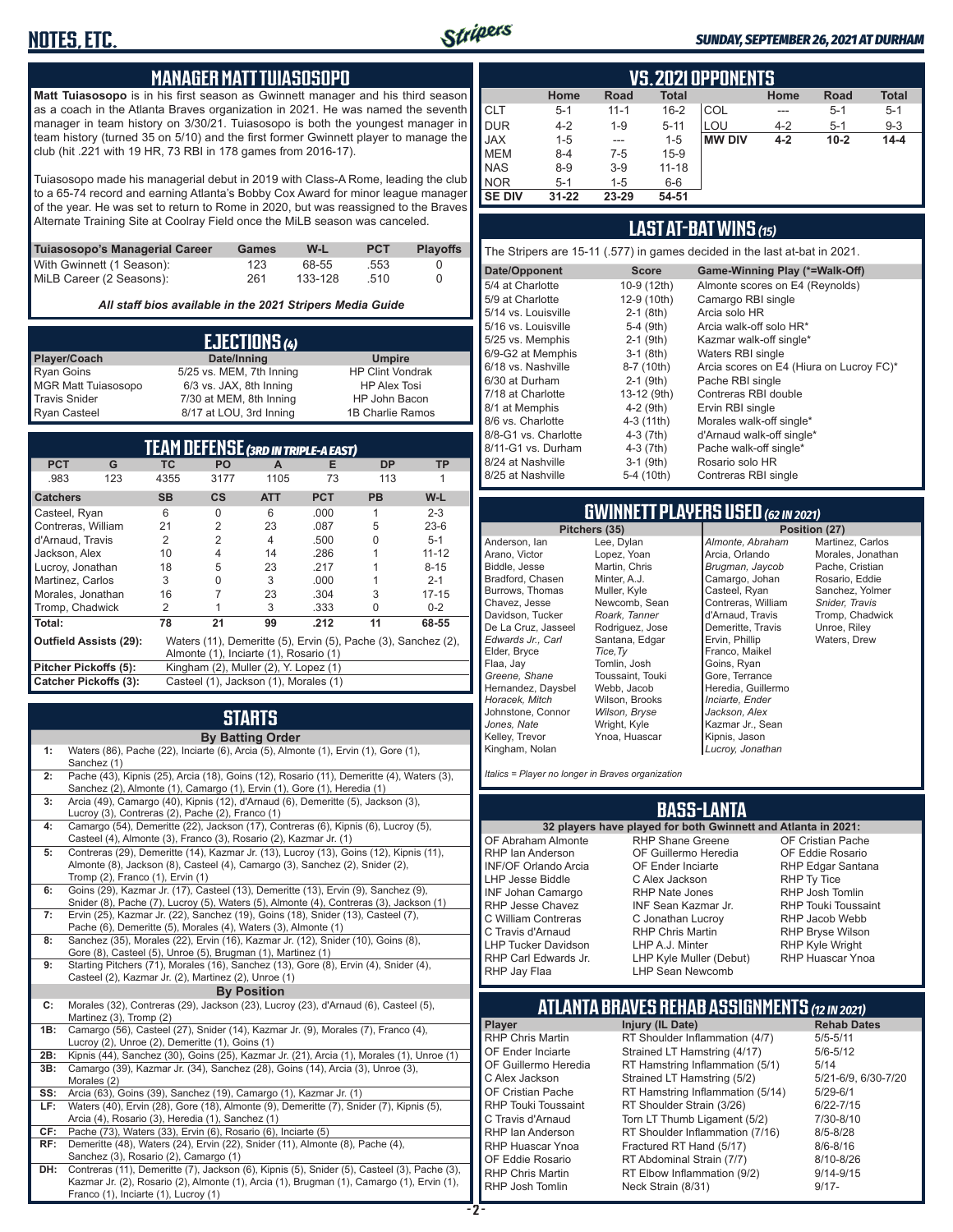### **STARTING PITCHER**



#### *SUNDAY, SEPTEMBER 26, 2021 AT DURHAM*

#### **51****CONNOR JOHNSTONE BIO ON PAGE 63 OF MEDIA GUIDE**

| <b>B/T:</b> | R/R | <b>BORN:</b> 10/4/94 in San Diego, CA (Age 26)                              |
|-------------|-----|-----------------------------------------------------------------------------|
| HT:         | 6-1 | <b>ACQUIRED:</b> Brayes' 21st round selection in the 2017 June draft out of |
| WT:         | 195 | Wake Forest University (Winston-Salem, NC)                                  |

*TODAY'S START:* Johnstone makes his 32nd appearance and 16th start of the year in the finale of a five-game series at Durham ... It is his 44th career appearance (20th start) with Gwinnett since 2018 (7-7, 4.93 ERA, 1.20 WHIP, .263 BAA) ... All-time as a starter, is 6-11 with a 4.73 ERA, 1.24 WHIP, and .272 BAA in 37 outings.

**2021 WITH GWINNETT:** Was part of Gwinnett's Opening Night roster for the second time in his career (also in 2019) ... **5/4 at CLT:** Made his season debut in relief, pitching 3.0 scoreless, one-hit innings (0 BB, 1 SO) ... **5/8 at CLT:** Made his first start of the year, earning the win (5.0 IP, 1 H, 0 R, 0 BB, 5 SO in 7-3 win) ... **5/4-5/8:** Postsed 8.0 scoreless innings (2 H, 0 BB, 6 SO) over his first two outings ... **6/10 at MEM:** Tossed 2.0 scoreless innings as the first of six pitchers to combine on a two-hit shutout (wo 11-0) ... **5/8-6/23:** Made starts in 10 of 11 outings (1-6, 7.31 ERA) ... **Since 6/27:** Has pitched primarily in relief, going 2-1 with a 3.41 ERA in 19 games (5 starts).

*LOCAL PRODUCT:* Played baseball at Roswell High School, approximately 25 miles west of Coolray Field ... Named First Team All-Region in 2012 (1.97 ERA).

*2020 SEASON:* Despite being selected as a non-roster invitee to Atlanta Braves Spring Training for the first time in his career, he was not included on the Braves' 60 man player pool in June and did not play.

*CAREER ACCOLADES:* **2018:** In his first full season, went 3-3 with a 3.30 ERA, .238 BAA, 1.20 WHIP, and two saves in 30 games (12 starts) between Advanced-A Florida, Double-A Mississippi, and Triple-A Gwinnett ... Went 2-0 with a 4.50 ERA in five games (4 starts) during his Triple-A debut ... **2019:** Went 7-4 with a 4.24 ERA and one save in 35 games (7 starts) between Mississippi and Gwinnett ... Played for Scottsdale of the Arizona Fall League (2-3, 3.27 ERA in 6 starts).

|              | <b>IOHNSTONE'S OVERALL STATS</b> |         |            |       |           |           |           |            |             |  |  |  |  |  |
|--------------|----------------------------------|---------|------------|-------|-----------|-----------|-----------|------------|-------------|--|--|--|--|--|
| Year         | Team                             | $W-L$   | <b>ERA</b> | G/GS  | <b>HR</b> | <b>BB</b> | <b>SO</b> | <b>BAA</b> | <b>WHIP</b> |  |  |  |  |  |
|              | 2021 Gwinnett (AAA)              | $3 - 7$ | 5.06       | 31/15 | 15        |           | 44        | 261        | 1.08        |  |  |  |  |  |
| MiLB Career: |                                  | 14-15   | 4.19       | 99/37 | 31        | 61        | 184       | 265        | 1.26        |  |  |  |  |  |
| MLB Career:  |                                  | $0 - 0$ | ---        | 0/0   |           |           | 0         | ---        |             |  |  |  |  |  |

| <b>JOHNSTONE'S 2021 SPLITS (WITH GWINNETT)</b> |                     |                  |                     |  |  |  |  |  |  |  |  |  |
|------------------------------------------------|---------------------|------------------|---------------------|--|--|--|--|--|--|--|--|--|
| Home:                                          | 1-4, 7.09 ERA (14G) | Road:            | 2-3, 3.22 ERA (17G) |  |  |  |  |  |  |  |  |  |
| Day:                                           | 1-1, 4.73 ERA (7G)  | Night:           | 2-6, 5.14 ERA (24G) |  |  |  |  |  |  |  |  |  |
| <b>Starter:</b>                                | 1-7, 6.45 ERA (15G) | <b>Reliever:</b> | 2-0, 2.55 ERA (16G) |  |  |  |  |  |  |  |  |  |
| Vs. LHB:                                       | .308 BAA, 8 HR      | Vs. RHB:         | .227 BAA, 7 HR      |  |  |  |  |  |  |  |  |  |

|                  | <b>IOHNSTONE VS. DURHAM</b> |            |   |    |     |   |    |           |           |  |  |  |  |  |  |
|------------------|-----------------------------|------------|---|----|-----|---|----|-----------|-----------|--|--|--|--|--|--|
|                  | W-L                         | <b>ERA</b> | G | GS | IP  |   | ER | <b>HR</b> | <b>BB</b> |  |  |  |  |  |  |
| 2018:            | Did Not Face Durham         |            |   |    |     |   |    |           |           |  |  |  |  |  |  |
| 2019:            | $0 - 0$                     | 0.00       |   |    | 2 0 |   |    |           |           |  |  |  |  |  |  |
| 2021:            | $0 - 0$                     | 2.25       |   |    | 4.0 |   |    |           |           |  |  |  |  |  |  |
| <b>I</b> Career: | $0 - 0$                     | 1.50       | 3 |    | 6.0 | 2 |    |           |           |  |  |  |  |  |  |

| <b>JOHNSTONE'S HIGHS &amp; LOWS</b> |                             |                                    |  |  |  |  |  |  |  |  |  |
|-------------------------------------|-----------------------------|------------------------------------|--|--|--|--|--|--|--|--|--|
|                                     | <b>Season</b>               | Career (MiLB and MLB)              |  |  |  |  |  |  |  |  |  |
| IIP:                                | 5.0 (2x, last: 5/22 at NAS) | 7.0 (8/17/18, FLA at LAK)          |  |  |  |  |  |  |  |  |  |
| Iso:                                | 5 (5/8 at CLT)              | 6 (3x, last: 8/18/19, MIS vs. PNS) |  |  |  |  |  |  |  |  |  |
| BB:                                 | 2 (7/3 at DUR)              | 3 (3x, last: 8/18/19, MIS vs. PNS) |  |  |  |  |  |  |  |  |  |
| Iн:                                 | 8 (6/4 vs. JAX)             | 11 (8/13/19, MIS vs. BIR)          |  |  |  |  |  |  |  |  |  |
| <b>IER:</b>                         | 5 (3x, last: 6/23 at NOR)   | 6 (8/13/19, MIS vs. BIR)           |  |  |  |  |  |  |  |  |  |
| Low-Hit CG:                         | None                        | None                               |  |  |  |  |  |  |  |  |  |
| Low-ER CG:                          | None                        | None                               |  |  |  |  |  |  |  |  |  |

|            |                |               |     |          |               |           |                |           |           |           | JOHNSTONE'S 2021 STARTS (ALL LEVELS) |              |                                                  |
|------------|----------------|---------------|-----|----------|---------------|-----------|----------------|-----------|-----------|-----------|--------------------------------------|--------------|--------------------------------------------------|
| Team       | Date/Opp.      | <b>Result</b> | IP  | н        | R             | <b>ER</b> | <b>HR</b>      | <b>BB</b> | <b>SO</b> | NP-S      | Opp. Starter                         | <b>Final</b> | <b>Notes</b>                                     |
| GWN        | 5/8 at CLT     | W. 1-0        | 5.0 |          |               |           |                |           | 5         | 58-37     | <b>Matt Tomshaw</b>                  | W. 7-3       | Faced minimum through 5.0 innings.               |
| GWN        | 5/13 vs. LOU   | L. 1-1        | 4.0 | 5        | 5             | 5         | $\mathfrak{p}$ |           | 3         | 63-43     | <b>Vladimir Gutierrez</b>            | $L.7-8$      | First career Triple-A loss (had been 5-0).       |
| GWN        | 5/22 at NAS    | $L. 1-2$      | 5.0 | 4        | $\mathcal{P}$ |           |                |           | 3         | 54-38     | Zack Godlev                          | L. 1-2       | Both runs scored on Jace Peterson homer.         |
| <b>GWN</b> | 5/29 vs. MEM   | $L. 1-3$      | 4.0 | 5        | 5             | 5         |                |           | 3         | 66-45     | <b>Andrew Miller</b>                 | $L.3-8$      | Streak of 19.1 IP without a walk ended in 2nd.   |
| <b>GWN</b> | $6/4$ vs. JAX  | $L. 1 - 4$    | 2.0 | 8        | 4             |           | 0              |           |           | 39-28     | <b>Braxton Garrett</b>               | $L.0 - 5$    | Shortest start since 7/6/17 (with Danville).     |
| <b>GWN</b> | 6/10 at MEM    | <b>ND</b>     | 2.0 | $\Omega$ | 0             | 0         | 0              |           | 2         | $27-19$   | <b>Thomas Parsons</b>                | W. 11-0      | Combined with 5 pitchers on 2-hit shutout.       |
| GWN        | 6/13 at MEM    | <b>ND</b>     | 2.0 | 3        |               |           | $\Omega$       |           |           | 26-20     | Bernardo Flores Jr.                  | L. 6-7       | Second spot start in a four-day span.            |
| GWN        | 6/16 vs. NAS   | <b>ND</b>     | 2.0 |          |               |           |                |           | 2         | $27-18$   | Thomas Jankins                       | W. 9-3       | Third spot start in a seven-day span.            |
| GWN        | 6/20 vs. NAS   | $L. 1-5$      | 2.0 | 4        | 3             | 3         |                |           | 2         | $34 - 23$ | Angel Perdomo                        | $L. 2-6$     | Fourth spot start in an 11-day span.             |
| GWN        | 6/23-G2 at NOR | $L. 1-6$      | 2.2 |          | 5             | 5         | 2              |           | 2         | 49-34     | Manny Barreda                        | $L. 2-5$     | Yielded back-to-back solo HRs in first inning.   |
| <b>GWN</b> | 7/31 at MEM    | <b>ND</b>     | 2.0 |          | $\Omega$      |           | 0              |           |           | $27 - 15$ | Johan Oviedo                         | W. 2-1       | Third scoreless spot start this year.            |
| GWN        | 8/29 at NAS    | <b>ND</b>     | 2.0 |          |               | $\Omega$  | 0              |           |           | $30 - 21$ | <b>Patrick Weigel</b>                | $L, 2-3$     | Lone run allowed reached on throwing error.      |
| GWN        | 9/2 vs. MEM    | <b>ND</b>     | 2.0 | 3        | $\mathcal{P}$ | っ         |                |           |           | 42-26     | <b>Austin Warner</b>                 | $L. 2-3$     | Pair of runs scored on Yepez 1st inn. homer.     |
| <b>GWN</b> | 9/5 vs. MEM    | <b>ND</b>     | 4.0 |          |               |           |                |           | っ         | 41-30     | T.J. Zeuch                           | $L.3-4$      | Lone run scored on Capel solo homer.             |
| GWN        | 9/11 at COL    | L, 3-7        | 4.0 | 6        | 3             |           |                |           | 2         | 62-42     | Robert Broom                         | $L. 0-3$     | All three runs scored on pair of 3rd-inning HRs. |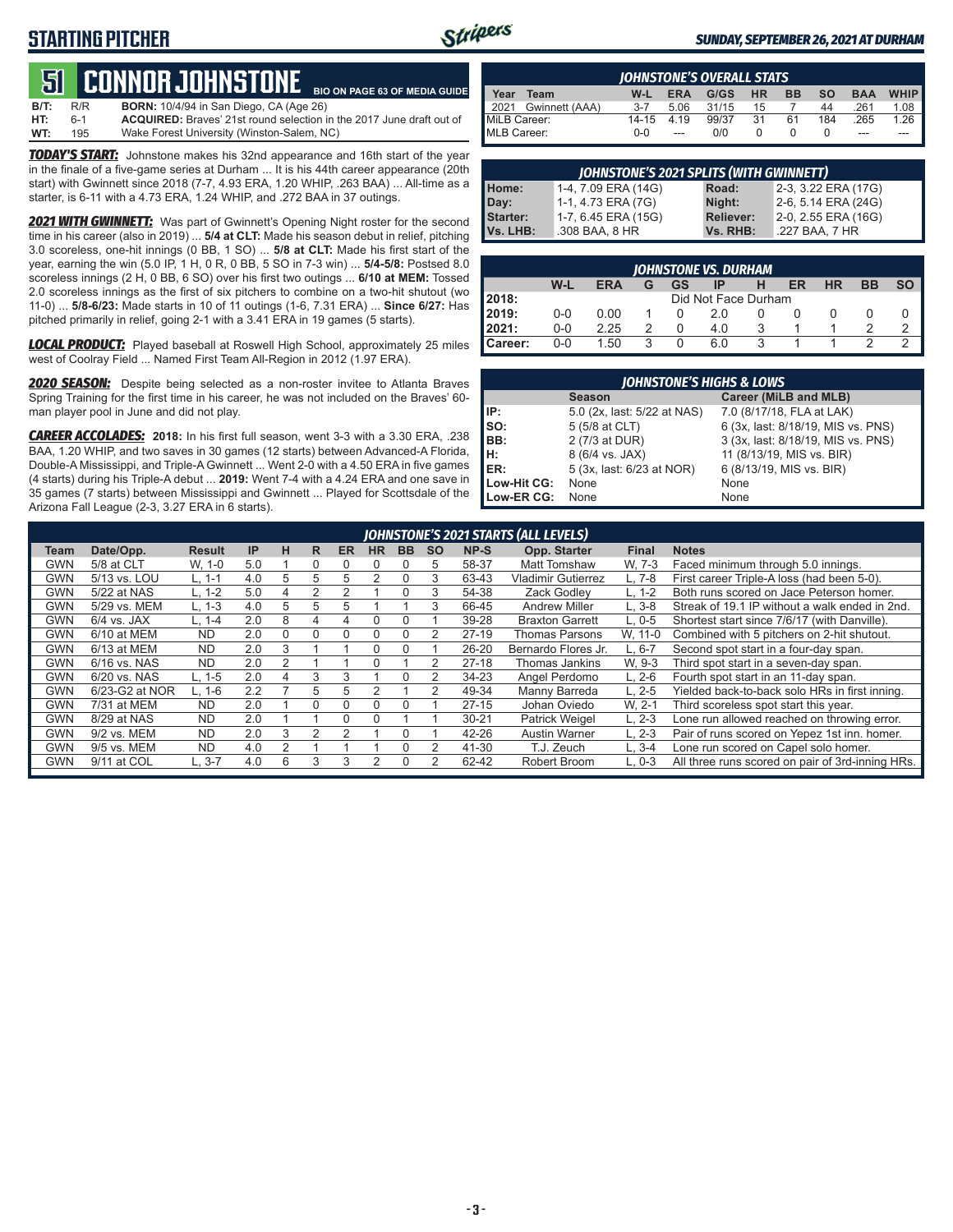### **PITCHING STAFF**



#### *SUNDAY, SEPTEMBER 26, 2021 AT DURHAM*

|                                                                                         |                                                                                  |      | <b>STRIPERS PITCHING BREAKDOWN</b> |     |     |         |     |      |                       |  |  |  |  |
|-----------------------------------------------------------------------------------------|----------------------------------------------------------------------------------|------|------------------------------------|-----|-----|---------|-----|------|-----------------------|--|--|--|--|
| <b>BAA</b><br><b>BB</b><br><b>SO</b><br>W-L<br><b>ERA</b><br><b>HR</b><br>ER<br>IP<br>R |                                                                                  |      |                                    |     |     |         |     |      |                       |  |  |  |  |
| Starters:                                                                               | $31 - 35$                                                                        | 4.36 | 546.2                              | 288 | 265 | 68      | 213 | 533  | $.246$ $\blacksquare$ |  |  |  |  |
| Relievers:                                                                              | 37-20                                                                            | 3.11 | 512.1                              | 197 | 177 | 53      | 203 | 593  | - 212 ∎               |  |  |  |  |
| Total:                                                                                  | 68-55                                                                            | 3.76 | 1059.0                             | 485 |     | 442 121 | 416 | 1126 | .230 I                |  |  |  |  |
|                                                                                         | <b>Saves/Opp:</b> 30/47 (63.8%) <b>Holds:</b> 52 <b>IR/Scored:</b> 89/27 (30.3%) |      |                                    |     |     |         |     |      |                       |  |  |  |  |

|            |                                                                                         |      | <b>PITCHING BY MONTH</b> |     |     |    |     |     |                       |  |  |  |  |  |  |
|------------|-----------------------------------------------------------------------------------------|------|--------------------------|-----|-----|----|-----|-----|-----------------------|--|--|--|--|--|--|
|            | <b>BAA</b><br><b>SO</b><br><b>HR</b><br><b>BB</b><br>W-L<br><b>ERA</b><br>ER<br>IP<br>R |      |                          |     |     |    |     |     |                       |  |  |  |  |  |  |
| May:       | $14 - 10$                                                                               | 3.50 | 211.0                    | 90  | 82  | 28 | 65  | 240 | $.222$ $\blacksquare$ |  |  |  |  |  |  |
| June:      | $9 - 16$                                                                                | 4.55 | 213.2                    | 115 | 108 | 26 | 94  | 223 | $.263$ $\blacksquare$ |  |  |  |  |  |  |
| July:      | $17 - 11$                                                                               | 4.50 | 242.0                    | 131 | 121 | 37 | 100 | 261 | .240                  |  |  |  |  |  |  |
| August:    | $18 - 7$                                                                                | 2.99 | 216.2                    | 81  | 72  | 15 | 90  | 223 | .214 I                |  |  |  |  |  |  |
| September: | $10 - 11$                                                                               | 3.02 | 175.2                    | 68  | 59  | 15 | 67  | 179 | .205                  |  |  |  |  |  |  |

|                     | <b>STRIPERS STARTING PITCHERS (14 IN 2021)</b> |            |                |          |           |                             |                            |                                                    |  |  |  |  |  |  |
|---------------------|------------------------------------------------|------------|----------------|----------|-----------|-----------------------------|----------------------------|----------------------------------------------------|--|--|--|--|--|--|
| <b>Pitcher</b>      | W-L                                            | <b>ERA</b> | <b>GS</b>      | QS       |           | <b>Team W-L Run Support</b> | <b>Last Gwinnett Start</b> | <b>Final Line</b>                                  |  |  |  |  |  |  |
| Anderson, Ian       | $0 - 0$                                        | 3.68       | 4              | $\Omega$ | $3 - 1$   | 1.75 RPG (7 Tot.)           | 8/24 at NAS (ND)           | 5.0 IP, 3 H, 1 R, 1 ER, 2 BB, 9 SO (90p/54s)       |  |  |  |  |  |  |
| Burrows. Thomas     | $0 - 0$                                        | 0.00       |                | $\Omega$ | $1 - 0$   | $0.00$ RPG $(0$ Tot.)       | 7/21-G1 vs. NOR (ND)       | 1.0 IP, 0 H, 1 R, 0 ER, 3 BB, 2 SO (32p/13s)       |  |  |  |  |  |  |
| Davidson, Tucker    | $2 - 1$                                        | 0.90       | 3              | 3        | $2 - 1$   | 5.33 RPG (16 Tot.)          | 5/23 at NAS (L)            | 6.0 IP, 1 H, 1 R, 1 ER, 1 BB, 9 SO, 1 HR (82p/51s) |  |  |  |  |  |  |
| De La Cruz, Jasseel | $0 - 3$                                        | 7.02       | 15             | $\Omega$ | $8 - 7$   | 2.27 RPG (34 Tot.)          | 8/14 vs. DUR (L)           | 0.0 IP, 3 H, 3 R, 3 ER, 1 BB, 0 SO, 1 WP (19p/10s) |  |  |  |  |  |  |
| Elder, Bryce        | $2 - 3$                                        | 2.20       | 6              | 2        | $3-3$     | 1.50 RPG (9 Tot.)           | 9/23-G1 at DUR (L)         | 5.0 IP, 2 H, 1 R, 1 ER, 2 BB, 5 SO (83p/52s)       |  |  |  |  |  |  |
| Johnstone, Connor   | $1 - 7$                                        | 6.45       | 15             | 0        | $4 - 11$  | 1.67 RPG (25 Tot.)          | 9/11 at COL (L)            | 4.0 IP, 6 H, 3 R, 3 ER, 0 BB, 2 SO, 2 HR (62p/42s) |  |  |  |  |  |  |
| Kingham, Nolan      | $0 - 4$                                        | 8.89       | 6              | $\Omega$ | $2 - 4$   | 1.33 RPG (8 Tot.)           | 8/15 vs. DUR (L)           | 5.0 IP, 9 H, 6 R, 6 ER, 2 BB, 3 SO, 1 HR (93p/56s) |  |  |  |  |  |  |
| Muller, Kyle        | $5 - 4$                                        | 3.40       | 16             | 6        | $12 - 4$  | 3.75 RPG (60 Tot.)          | 9/24 at DUR (L)            | 4.0 IP, 6 H, 5 R, 4 ER, 1 BB, 3 SO, 2 HR (66p/42s) |  |  |  |  |  |  |
| Roark, Tanner       | $0 - 0$                                        | 0.00       | 3              | $\Omega$ | $2 - 1$   | 2.67 RPG (8 Tot.)           | 8/22 at LOU (ND)           | 2.0 IP, 2 H, 0 R, 2 BB, 1 SO, 1 WP (32p/17s)       |  |  |  |  |  |  |
| Rodriguez, Jose     | $6 - 5$                                        | 5.27       | 16             |          | $8 - 8$   | 2.63 RPG (42 Tot.)          | 9/23-G2 at DUR (L)         | 4.0 IP, 5 H, 4 R, 4 ER, 2 BB, 4 SO, 1 HR (73p/43s) |  |  |  |  |  |  |
| Toussaint. Touki    | $2 - 1$                                        | 4.32       | 4              | 2        | $2 - 2$   | 3.50 RPG (14 Tot.)          | 7/13 at CLT (W)            | 6.0 IP, 3 H, 2 R, 2 ER, 3 BB, 7 SO, 1 HR (89p/54s) |  |  |  |  |  |  |
| Wilson, Bryse       | $4 - 2$                                        | 4.47       | 9              | 3        | $6 - 3$   | 3.00 RPG (27 Tot.)          | 7/7 vs. NAS (ND)           | 5.0 IP, 8 H, 5 R, 5 ER, 2 BB, 2 SO, 2 HR (81p/50s) |  |  |  |  |  |  |
| Wright, Kyle        | $9 - 5$                                        | 3.18       | 23             | 10       | $13 - 10$ | 2.83 RPG (65 Tot.)          | 9/25 at DUR (ND)           | 6.0 IP, 3 H, 0 R, 3 BB, 6 SO (93p/50s)             |  |  |  |  |  |  |
| Ynoa, Huascar       | $0 - 0$                                        | 4.32       | $\overline{2}$ | $\Omega$ | $2 - 0$   | 2.50 RPG (5 Tot.)           | 8/11-G2 vs. DUR (ND)       | 4.2 IP, 4 H, 3 R, 3 ER, 4 BB, 7 SO, 1 WP (83p/51s) |  |  |  |  |  |  |
| Total:              | $31 - 35$                                      | 4.36       | 123            | 27       | 68-55     | 2.60 RPG (320 Tot.)         |                            |                                                    |  |  |  |  |  |  |

| RELIEF SUMMARY (CURRENT STRIPERS ONLY, GWINNETT STATS ONLY) |         |            |    |    |                          |               |              |                    |                                                        |                         |  |  |  |
|-------------------------------------------------------------|---------|------------|----|----|--------------------------|---------------|--------------|--------------------|--------------------------------------------------------|-------------------------|--|--|--|
| <b>Pitcher</b>                                              | W-L     | <b>ERA</b> | G  | GF | HLD                      | <b>SV/OPP</b> | <b>IR/RS</b> | <b>Last Outing</b> | <b>Last Final Line</b>                                 | <b>Scoreless Streak</b> |  |  |  |
| Arano, Victor                                               | $1 - 2$ | 2.50       | 32 | 8  | 6                        | 2/4           | 6/1          | 9/14 vs. NAS       | Hold, 1.0 IP, 0 H, 0 R, 0 BB, 2 SO (16p/10s)           | 4G (4.2 IP)             |  |  |  |
| Biddle, Jesse (L)                                           | $1 - 1$ | 2.84       | 31 | 3  | 8                        | 1/3           | 10/3         | 9/25 at DUR        | BS, 2.0 IP, 1 H, 2 R, 2 ER, 0 BB, 3 SO, 1 HR (33p/22s) | $-1G$                   |  |  |  |
| Bradford, Chasen                                            | $4 - 0$ | 3.38       | 35 |    | 6                        | 0/1           | 4/4          | 9/24 at DUR        | 2.0 IP, 1 H, 0 R, 0 BB, 1 SO, 1 HB (29p/20s)           | 8G (11.1 IP)            |  |  |  |
| Burrows, Thomas (L)                                         | $3 - 1$ | 2.82       | 33 |    | 4                        | 0/1           | 18/6         | 9/24 at DUR        | 1.0 IP, 1 H, 0 R, 0 BB, 2 SO (19p/11s)                 | 4G (5.0 IP)             |  |  |  |
| De La Cruz, Jasseel                                         | $1 - 0$ | 3.18       |    |    |                          | 0/0           | 0/0          | 9/18 vs. NAS       | 1.0 IP, 2 H, 1 R, 1 ER, 0 BB, 1 SO, 1 BK (18p/12s)     | $-1G$                   |  |  |  |
| Flaa, Jay                                                   | $1 - 2$ | 5.40       | 29 | 8  |                          | 1/1           | 2/0          | 9/23 at DUR        | 1.0 IP, 0 H, 0 R, 1 BB, 1 SO (14p/9s)                  | 3G (5.0 IP)             |  |  |  |
| Hernandez, Daysbel                                          | $0 - 1$ | 8.10       |    |    |                          | 0/1           | 3/0          | 9/23 at DUR        | 1.0 IP, 0 H, 1 R, 1 ER, 2 BB, 1 SO, 2 WP (30p/16s)     | -1G                     |  |  |  |
| Johnstone, Connor                                           | $2 - 0$ | 2.55       | 16 |    | $\overline{\phantom{a}}$ | 0/0           | 15/5         | 9/18 vs. NAS       | 2.2 IP, 3 H, 1 R, 1 ER, 0 BB, 1 SO (33p/25s)           | $-1G$                   |  |  |  |
| Kelley, Trevor                                              | $2 - 4$ | .60        | 35 | 12 |                          | 2/4           | 12/2         | 9/25 at DUR        | Loss, 1.2 IP, 0 H, 1 R, 0 ER, 3 BB, 1 SO (25p/13s)     | $-1G$                   |  |  |  |
| Lee, Dylan (L)                                              | $5-1$   | 1.58       | 34 |    | 6                        | 1/2           | 6/0          | 9/16 vs. NAS       | 1.0 IP, 0 H, 0 R, 0 BB, 1 SO (9p/6s)                   | 2G (2.0 IP)             |  |  |  |
| Lopez, Yoan                                                 | $3 - 2$ | 2.93       | 30 | 11 | 5                        | 2/4           | 4/2          | 9/16 vs. NAS       | 1.0 IP, 1 H, 0 R, 0 BB, 1 SO, 1 BK (21p/15s)           | 6G (6.0 IP)             |  |  |  |
| Rodriguez, Jose                                             | $0 - 0$ | 3.60       |    |    |                          | 0/0           | 0/0          | 5/26 vs. MEM       | 1.0 IP, 2 H, 1 R, 1 ER, 0 BB, 1 SO, 1 HR (13p/10s)     | $-2G$                   |  |  |  |
| Tomlin, Josh                                                | $0 - 0$ | 9.00       |    |    |                          | 0/0           | 0/0          | 9/17 vs. NAS       | 3.0 IP, 4 H, 3 R, 3 ER, 1 BB, 2 SO, 1 HR (49p/28s)     | -1G                     |  |  |  |
| Wilson, Brooks                                              | $0-0$   | 3.00       |    | 3  |                          | 1/1           | 0/0          | 9/24 at DUR        | 1.0 IP, 0 H, 0 R, 1 BB, 3 SO (20p/11s)                 | 2G (2.0 IP)             |  |  |  |

### **48 JESSE BIDDLE** *- LHP - 29 YRS - PHILADELPHIA, PA*

**• 2021 with GWN: 6/23-8/21:** Went 0-0 with 0.60 ERA (1 ER in 15.0 IP) and .236 BAA (13 H, 9 BB, 29 SO) in 15G ... **9/1 vs. MEM:** Earned first win (1.0 IP, 1 H, 0 R, 0 BB, 2 SO in 3-2 victory) ... **9/3 vs. MEM:** Earned first save (2.0 IP, 3 H, 1 ER, 1 BB, 1 SO in 5-3 win).

- **• GWN Career:** 2-1, 2.49 ERA, .231 BAA, 2 SV (2-for-5) in 39G since 2018.
- **• 2021 with ATL:** Had his contract selected on 4/17, pitched in 8G with the Braves (0-0, 8.44 ERA, 10 ER in 10.2 IP) ... DFA'd on 5/17, outrighted to Gwinnett on 5/19.
- **• Spring Training:** 0-0, 3.00 ERA, .257 BAA, 2 SV in 9G with Cincinnati ... Released on 3/26 after re-signing as MiLB FA on 12/11/20.
- **• 2020:** Opened the year at Cincinnati's Alternate Training Site ... Contract selected on 8/25 (0-0, 0.00 ERA, 0 ER in 0.2 IP in 1G) ... Placed on 10-day injured list on 8/29 (left shoulder impingement) and missed the remainder of the year.
- **• Acquired:** MiLB FA (4/2/21) ... Originally Philadelphia's 1st-round pick (27th overall) in 2010 out of Germantown Friends High School (Philadelphia, PA).
- **• MLB Career:** 6-2, 5.07 ERA, .261 BAA, 1 SV in 99G with ATL (2018-19, 2021), SEA (2019), TEX (2019), CIN (2020).

### **28 CHASEN BRADFORD** *- RHP - 32 YRS - LAS VEGAS, NV*

- **• 2021 with GWN: In 8G since 8/20, has a 0.00 ERA (0 ER in 11.1 IP) despite a .273 BAA (12 H, 3 BB, 9 SO)** ... All 4 of his wins (4-0) have been 2.0-IP outings: 5/15 vs. LOU (1 H, 0 R, 2 SO), 6/16 vs. NAS (3 H, 1 ER, 3 SO), 6/24 at NOR (0 H, 0 R, 1 BB, 3 SO), and 7/31 at MEM (2.0 IP, 1 H, 1 ER, 1 SO) ... **5/7-6/13:** Posted team-best 16.0-IP scoreless streak over 10G (6 H, 3 BB, 12 SO).
- **• 2020:** Re-signed by Seattle to an MiLB deal on 1/15, but was not included on the Mariners' 60-man player pool ... Did not play.
- **• 2019:** Split time between Seattle (0-0, 4.86 ERA, 1 SV in 12G) and Triple-A Tacoma (0-0, 6.75 ERA, 1 SV in 5G).
- **• Acquired:** MiLB FA (3/15/21) ... Originally the New York Mets' 35th round pick in 2011 out of the University of Central Florida.
- **• MLB Career:** 7-0, 3.89 ERA, .253 BAA, 1 SV in 86G with NYM, SEA (2017-19).

# **49 THOMAS BURROWS** *- LHP - 27 YRS - FLORENCE, AL*

- **• 2021 with GWN: In 4G since 9/9, is 0-0 with 0.00 ERA (0 ER in 5.0 IP) and .118 BAA (2 H, 2 BB, 6 SO)** ... **6/20-8/17:** Went 2-0 with a 0.84 ERA (2 ER in 21.1 IP), 1.17 WHIP, and .139 BAA (10 H, 15 BB, 31 SO) in 16G (1 start) ... **7/21-G2 vs. NOR:** Made the first start of his pro career (ND, 1.0 IP, 0 H, 1 R, 0 ER, 3 BB, 2 SO) ... **8/17 at LOU:** Improved to 3-0 (1.2 IP, 1 H, 0 R, 1 BB, 1 SO) in 4-2 win.
- **• GWN Career:** 4-2, 3.64 ERA, .198 BAA, 6 SV (6-for-8) in 61G (1 start) since 2019.
- **• 2020:** Was an NRI to Spring Training, but not included on 60-man player pool.
- **• 2019:** Went 2-4 with a 4.42 ERA, .221 BAA, and 7 saves (7-for-9) in 43G between Double-A Mississippi and Gwinnett ... Stranded 16 of 17 inherited runners with the Stripers (94.1%) ... Won Atlanta's Bill Lucas Award for community service.
- **• Acquired:** Via trade with Seattle (1/11/17) ... Originally the Mariners' 4th-round pick in 2016 out of the University of Alabama.

# **60 JASSEEL DE LA CRUZ** *- RHP - 24 YRS - HATO MAYOR, D.R.*

- **• Prospecting:** #22 (Braves Top 30).
- **• 2021 with GWN:** Has pitched as a starter (0-3, 7.02 ERA, .284 BAA in 15G) and reliever (1-0, 3.18 ERA, .200 BAA in 4G) during his Triple-A debut ... **5/11-5/19:** Posted an 8.0-IP scoreless streak (2 H, 0 BB, 9 SO) over 3G (2 starts) ... **6/1 vs. JAX:** Had his best start of the year in a no-decision (5.0 IP, 3 H, 1 R, 1 ER, 3 BB, 6 SO) ... **7/10 vs. NAS:** Earned his first career Triple-A win in relief (3.0 IP, 0 H, 0 R, 3 BB, 3 SO in 8-4 victory) ... **8/16-9/15:** Was on the Injured List.
- **• 2021 with ATL:** Recalled on 5/8, but did not make his MLB debut before being optioned back to Gwinnett on 5/10.
- **• Spring Training:** 0-0, 27.00 ERA, .500 BAA, 1 SV in 3G with Atlanta.
- **• 2020:** Was on Atlanta's 60-man player pool, spent most of the year at the Alternate Training Site at Coolray Field ... Recalled by the Braves for the first time in his career on 9/15, but did not make his MLB debut (optioned on 9/16).
- **• 2019:** Went 7-9 with a 3.25 ERA and .212 BAA in 25 games (24 starts) across three levels (ROM, FLA, MIS) ... Named the Florida State League Pitcher of the Week on 5/19 after tossing the first no-hitter in Advanced-A Florida FireFrogs history on 5/18 vs. Jupiter (9.0 IP, 2 BB, 4 SO, 89 pitches in 12-0 win).
- **• Acquired:** NDFA (6/1/15) out of Hato Mayor, Dominican Republic.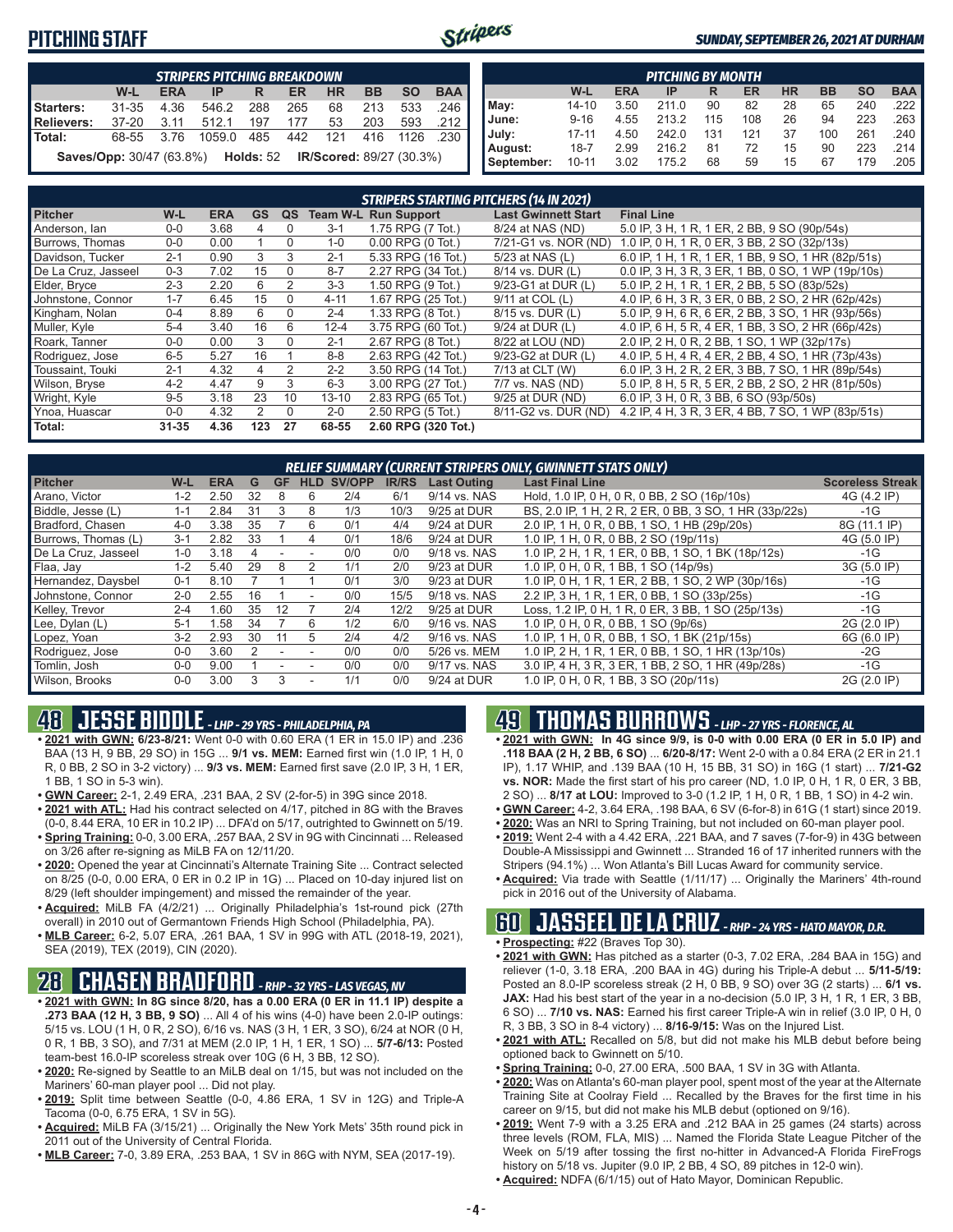### **45 JAY FLAA** *- RHP - 29 YRS - BISMARCK, ND*

- **• 2021 with GWN: 5/13-6/24:** Did not allow an ER over his first 10G (1 R in 11.0 IP, 7 H, 9 BB, 15 SO, .171 BAA) ... **7/18 at CLT:** Earned his first save with GWN, tossing 1.0 IP (1 H, 1 ER, 0 BB, 2 SO) in a come-from-behind 13-12 victory ... **8/3 vs. CLT:** Earned first win with GWN (1.0 IP, 1 H, 0 R, 1 BB, 1 SO in 4-2 win).
- **• 2021 with ATL:** From 5/23-5/30, went 0-0 with a 27.00 ERA (4 ER in 1.1 IP) in 1G ... Outrighted to Gwinnett on 7/13.
- **• 2021 with BAL:** Selected by Baltimore on 4/26 and made his MLB debut on 4/27 vs. the NY Yankees (1.1 IP, 2 BB, 1 SO, struck out Aaron Judge) ... Optioned on 4/28, appeared in 1G with Triple-A Norfolk (0-0, 16.20) ... DFA'd on 5/8.
- **• Spring Training:** 0-0, 3.38 ERA, .200 BAA, 0 SV in 3G with Baltimore.
- **• 2020:** Was not on Baltimore's 60-man player pool, did not play.
- **• 2019:** Went 2-5 with a 4.69 ERA, .256 BAA, and 5 SV in 40G (3 starts) between Double-A Bowie and Norfolk (2-3, 5.24 ERA, 4 SV in 29G during Triple-A debut).
- **• Acquired:** Claimed off waivers from Baltimore (5/11/21) ... Originally the Orioles' 6th-round pick in 2015 out of North Dakota State University (Fargo, ND).
- **• MLB Career:** 0-0, 13.50 ERA, .300 BAA in 2G with Baltimore, Atlanta (2021).

# **36 DAYSBEL HERNANDEZ** *- RHP - 25 YRS - SANDINO, CUBA*

- **• MLB.com Prospect Ranks:** #27 (Braves Top 30).
- **• 2021 with GWN:** Was part of Gwinnett's Opening Night roster and made his Triple-A debut, going 0-1 with a 9.64 ERA and .235 BAA in 5G from 5/5-5/21 ... Transferred to Double-A Mississippi on 5/25 ... Rejoined Gwinnett on 9/14.
- **• 2021 with MIS:** Went 3-1 with a 2.76 ERA, .200 BAA, and 3 SV (3-for-5) in 26G from 5/25-9/12 ... Over his final 16G from 7/1-9/12, posted a 1.33 ERA (3 ER in 20.1 IP) and .164 BAA ... **7/10 vs. PNS:** Tossed final 2.0 IP of combined no-hitter (Bryce Elder threw 7.0 hitless IP) in 6-0 victory.
- **• Spring Training:** 0-0, 9.00 ERA, .353 BAA, 0 SV in 6G with Atlanta.
- **• 2020:** Was not on the Braves' 60-man player pool ... Participated in Atlanta's Instructional League at Coolray Field in October.
- **• 2019:** Spent entire season with Advanced-A Florida, going 5-2 with a 1.71 ERA, .184 BAA, and 7 SV (7-for-10) in 35G ... Named MiLB.com Braves Org. All-Star.
- **• Acquired:** NDFA (9/13/17) out of Sandino, Cuba.

# **51 CONNOR JOHNSTONE** *- RHP - 26 YRS - SAN DIEGO, CA*

- **• 2021 with GWN: Is 2-0 with 2.55 ERA and .186 BAA in 16G in relief** (1-7, 6.45 ERA, .297 BAA in 15 starts) ... **5/4-5/8:** Threw 8.0 scoreless IP over his first 2 outings, including a 5.0-inning spot start (win, 1 H, 0 BB, 5 SO) on 5/8 at CLT ... **7/15-8/5:** Went 2-0 with 1.59 ERA (2 ER in 11.1 IP) and .158 BAA in 8G (1GS). **• GWN Career:** 7-7, 4.93 ERA, .263 BAA, 0 SV in 43G (19 starts) since 2018.
- **• Spring Training:** 0-1, 4.76 ERA, .273 BAA, 1 SV in 6G with Atlanta (NRI).
- **• 2020:** Was an NRI to Braves Spring Training, but not on 60-man player pool.
- **• 2019:** With Double-A Mississippi and Gwinnett, went 7-4 with a 4.24 ERA, .296
- BAA, and 1 SV in 35G (7 starts) ... His 7 wins ranked T-8th in the Braves org.
- **• Acquired:** Braves 21st-round pick in 2017 out of Wake Forest University.
- **• Local Product:** Played baseball at Roswell High School (Roswell, GA).

# **43 TREVOR KELLEY** *- RHP - 27 YRS - PROVIDENCE, RI*

- **• 2021 with GWN: Is 2-2 with 0.79 ERA (4 R, 2 ER in 22.2 IP), 2 SV, .137 BAA (10 H, 12 BB, 30 SO) over 21G since 7/11** ... **5/12-6/27:** Allowed runs in just 2 of 13G for a 1.72 ERA (3 ER in 15.2 IP, 13 H, 6 BB, 15 SO, .241 BAA) ... **9/4 vs. MEM:** Earned first save (2.0 IP, 0 H, 0 R, 0 BB, 3 SO in 5-2 win).
- **• Spring Training:** Did not pitch in Chicago Cubs' MLB camp ... Released on 4/23. **• 2020:** Pitched in 4G with Philadelphia, going 0-0 with a 10.80 ERA ... Outrighted
- on 8/14 and spent the rest of the season at the Phillies Alternate Site.
- **• 2019:** In 52G with Triple-A Pawtucket, went 5-5 with a 1.79 ERA, .216 BAA, and 12 SV ... Was an International League Midseason and Postseason All-Star and a *BA* Triple-A All-Star ... Led IL in appearances and was T-1st in saves ... Made MLB debut on 7/2 at Toronto and logged 10G with Boston (0-3, 8.64 ERA).
- **• Acquired:** MiLB FA (4/28/21) ... Originally Boston's 36th-round pick in 2015 out of the University of North Carolina at Chapel Hill.
- **• MLB Career:** 0-3, 9.26 ERA, .347 BAA, 0 SV in 14G with BOS (2019), PHI (2020).

### **58 DYLAN LEE** *- LHP - 27 YRS - DINUBA, CA*

- **• 2021 with GWN: Is 3-1 with 0.44 ERA (2 R, 1 ER in 20.2 IP), 1 SV, .153 BAA (11 H, 3 BB, 28 SO) in 17G since 7/18** ... **5/4 at CLT:** Earned the win in his Stripers' debut (2.0 IP, 1 H, 1 R, 0 ER, 0 BB, 3 SO in 10-9 win in 12 innings) ... **6/11 at MEM:** Recorded his first pro hit, a double (1-for-2, R) ... **5/26-7/9:** Had a 1.65 ERA (3 ER in 16.1 IP, 9 H, 2 BB, 12 SO) and .161 BAA over 12G ... **8/18 at LOU:** Earned his first save with the Stripers (1.0 IP, 0 H, 0 R, 0 BB, 1 SO in 4-1 win) ... **7/31-9/3:** Pitched 13.1 scoreless IP over 10G (4 H, 1 BB, 18 SO), going 2-0 with 1 SV.
- **• 2021 with ATL:** Had his contract selected on 9/22, but did not make his MLB debut before being optioned back to Gwinnett on 9/25.
- **• Spring Training:** 0-0, 0.00 ERA, 0 SV in 2G with Miami ... Released on 3/29.
- **• 2020:** Was a non-roster invite to Marlins Spring Training, but was not on Miami's 60-man player pool ... Did not play.
- **• 2019:** Logged 45G between Double-A Jacksonville (0-3, 1.91 ERA, .176 BAA, 13 SV in 32G) and Triple-A New Orleans (1-3, 4.71 ERA, .329 BAA, 0 SV in 13G).
- **• Acquired:** MiLB FA (4/15/21) ... Originally Miami's 10th-round pick in 2016 out of Cal State Fresno.

# **55 YOAN LOPEZ** *- RHP - 28 YRS - NUEVA GERONA, CUBA*

- **• 2021 with GWN: Is 1-0 with 1.50 ERA (4 R, 3 ER in 18.0 IP), 2 SV, and .159 BAA (10 H, 4 BB, 20 SO) in 17G since 7/18** ... **7/18-8/21:** Went 1-0 with 0.82 ERA (1 ER in 11.0 IP) and .162 BAA (6 H, 4 BB, 13 SO) in 10G ... **8/11-G2 vs. DUR:** Tallied his first save with the Stripers (1.0 IP, H, 0 R, 3 BB, 2 SO), leaving bases loaded in 5-3 win.
- **• 2021 with ARI:** Began the season on Arizona's Opening Day roster ... In 2 stints, went 0-0 with a 6.57 ERA (9 ER in 12.1 IP) and 0 SV (0-for-3) in 13G ... DFA'd on 5/20, traded to Atlanta on 5/22 and optioned to Gwinnett.
- **• Spring Training:** 1-0, 4.91 ERA, .214 BAA, 0 SV in 8G with Arizona.
- **• 2020:** In 20G with Arizona, went 0-1 with a 5.95 ERA, .269 BAA, and 2 holds. **• 2019:** Set MLB career highs in G (70) and holds (21), going 2-7 with a 3.41 ERA,
- .232 BAA, and 1 SV (1-for-4) with the D-backs. **• Acquired:** Via trade with Arizona in exchange for CF Deivi Estrada (5/22/21) ...
- Originally signed by the D-backs as a NDFA out of Cuba (1/16/15).
- **• MLB Career:** 2-8, 4.25 ERA, .252 BAA, 1 SV in 113G with Arizona (2018-21).

# **33 JOSH TOMLIN** *- RHP - 36 YRS - TYLER, TX*

- **• MLB Rehab:** Assigned to rehab with Gwinnett on 9/17 ... On Atlanta's 10-day IL since 8/31 (neck strain) ... Is 0-0 with a 9.00 ERA (3 ER in 3.0 IP) in 1G.
- **• 2021 with ATL:** In 34G in relief, is 4-0 with a 6.85 ERA, 1.56 WHIP, and .337 BAA ... Went 1-0 with a 0.96 ERA and .182 BAA in 8G in June.
- **• 2020 with ATL:** In 2nd season with the Braves, went 2-2 with a 4.76 ERA, 1.21 WHIP, and .263 BAA in 17G (5 starts) ... Logged 2G in relief during the Postseason, going 0-0 with a 10.13 ERA and .364 BAA.
- **• Acquired:** Signed as a MLB Free Agent (3/21/19) ... Re-signed twice, on 2/12/20 and 11/11/20 ... Originally Cleveland's 19th-round pick in 2006 (Texas Tech).
- **• MLB Career:** 69-56, 4.78 ERA, .274 BAA, 2 SV in 285G (150 starts) with Cleveland (2010-18) and Atlanta (2019-21) ... Appeared in 4 Postseasons (2016- 17 with CLE, 2019-20 with ATL), going 3-1 with a 4.00 ERA in 10G (4 starts).

# **56 BROOKS WILSON** *- RHP - 25 YRS - LAKELAND, FL*

- **• 2021 with GWN: 9/14 vs. NAS:** Made his Triple-A debut, earning the save (1.0 IP, 1 H, 1 ER, 1 BB, 1 SO, induced game-ending 5-4-3 DP in 6-5 victory).
- **• 2021 with MIS:** In 33G with the M-Braves, went 3-1 with a 2.45 ERA, .201 BAA, and 5 SV (5-for-9) ... Went at least 2.0 IP in 8 outings ... **5/7-5/23:** Did not allow a run over his first 5G (8.2 IP) at the Double-A level ... **5/7-6/29:** Went 2-1 with a 1.61 ERA, .158 BAA, and 1 SV (1-for-3) in 14G ... **9/3-9/12:** Posted a 1.80 ERA (1 ER in 5.0 IP), .167 BAA, and 2 SV (2-for-2) over his final 5G.
- **• 2020:** Was not on the Braves' 60-man player pool, did not play.
- **• 2019:** Spent the entire year with Advanced-A Florida, going 4-3 with a 2.47 ERA, 1.20 WHIP, and .240 BAA in 24G (11 starts) ... Went 3-3 with a 2.60 ERA in his 11 starts, including his first career CG on 8/29 at Charlotte (loss, 6.0 IP, 8 H, 4 R, 3 ER, 0 BB, 5 SO) ... In 13 relief outings, was 1-0 with a 2.16 ERA.
- **• Acquired:** Braves 7th-round pick in 2018 out of Stetson University (DeLand, FL).

|                | <b>PITCHER AWARDS &amp; HONORS</b>   |                           |                |         | SCORELESS INNINGS STREAKS (15-PLUS INNINGS) ' |                  |
|----------------|--------------------------------------|---------------------------|----------------|---------|-----------------------------------------------|------------------|
| <b>Pitcher</b> | Award/Date                           | Stats                     | <b>Pitcher</b> | Length  | <b>Dates</b>                                  | <b>Stats</b>     |
| Wilson, B.     | AAA East Pitcher of Week (6/28-7/4)  | 0-0, 7.0 IP, 0 ER, 7 SO   | Bradford, C.   | 16.0 IP | 5/7-6/13 (10G)                                | 6 H. 3 BB. 12 SO |
| Wright, K.     | AAA East Pitcher of week (9/13-9/19) | 2-0, 15.0 IP, 4 ER, 11 SO | Wright, K.     | 16.0 IP | $9/14$ -Current (3G)                          | 5 H, 3 BB, 11 SO |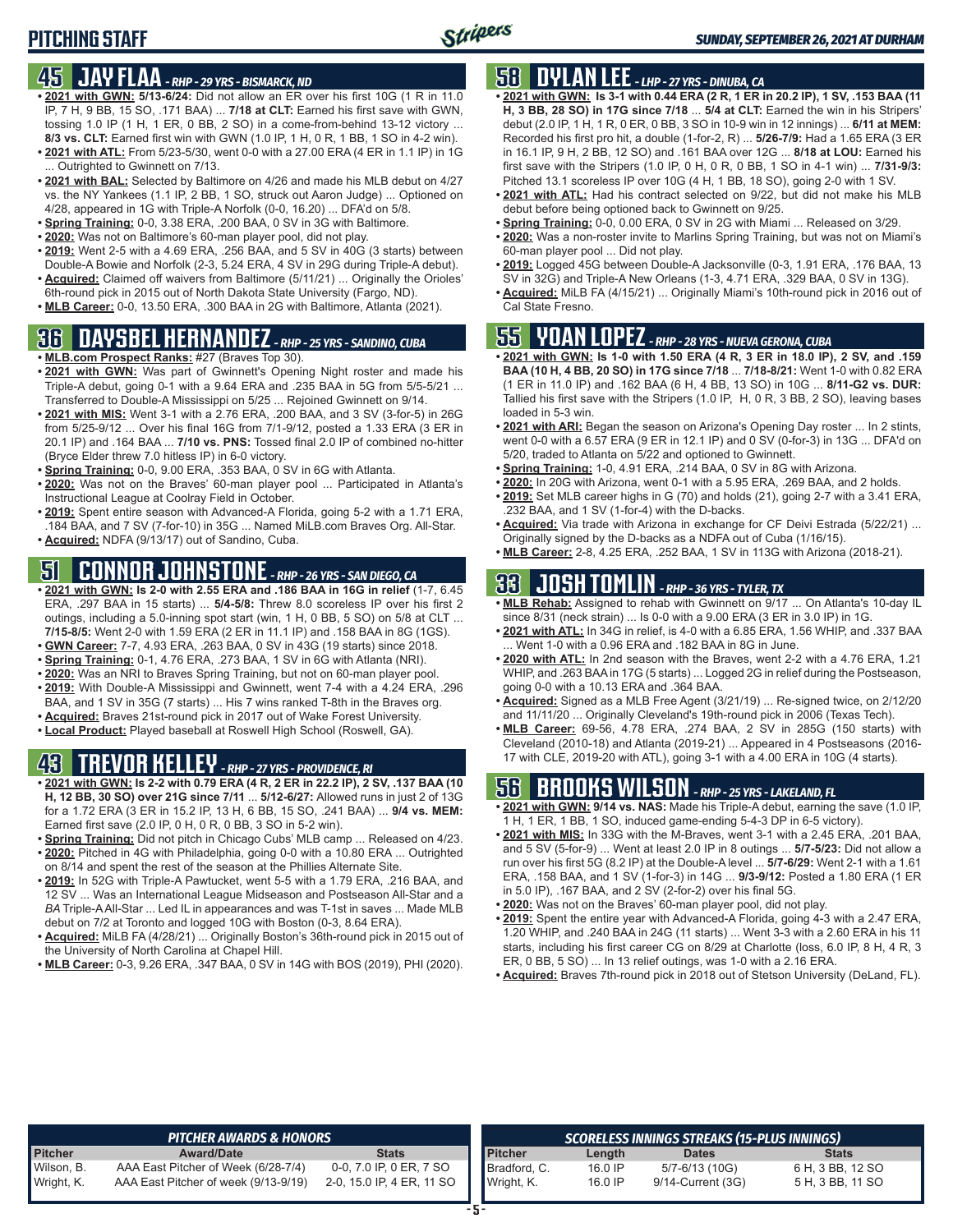# **17 JOHAN CAMARGO** *- INF - 27 YRS - PANAMA CITY, PANAMA*

*SEASON WITH GWN:*.319, 17 HR, 64 RBI, 0 SB, .935 OPS *HIT STREAK:* 7G (12-26) *9/25 at DUR:* DNP *SERIES:* .--- (0-0)

- **• Leaderboard:** Entering 9/26, ranks among Triple-A East top 10 in batting (2nd, .319), OBP (3rd, .395), OPS (4th, .935), hits (4th, 117), total bases (5th, 198), runs (T-5th, 67), SLG (7th, .540), RBI (8th, 64), triples (T-9th, 4), XBH (T-10th, 43).
- **• 2021 with GWN: Since 9/1, batting .393 (24-for-61, 5 2B, 1 3B, 4 HR, 9 R, 16 RBI, 1.176 OPS) in 17G** ... **5/8 at CLT:** Notched first career multi-HR game (2-for-4, 2 HR, 2 RBI) ... **6/5 vs. JAX:** Started 5-4-3 triple play, GWN's first since 5/28/19 at TOL ... **7/18 at CLT:** Hit a 2-out, 2-run HR (#8) in 9th for a 12-11 lead (GWN had trailed 11-3) ... **7/22-8/14:** Posted team-best 20G on-base streak (.347, 26-for-75, 4 2B, 2 3B, 2 HR, 14 R, 14 RBI, 6 BB, .924 OPS) ... **9/4 vs. MEM:** Matched season high with 4 RBI (2-for-3, HR #15) in 5-2 victory ... **9/4-9/9:** Posted 5-straight multihit games (.579, 11-for-19, 2 2B, 1 HR, 1 R, 5 RBI, 1.442 OPS) ... **9/19 vs. NAS:** Matched season high with 4 RBI (2-for-5, 2B, HR #17) in 7-0 win.
- **• Gwinnett Career:** Has hits in 116 of 154G (75.3%) since 2017, batting .329 (193 for-587, 39 2B, 5 3B, 26 HR, 100 R, 106 RBI, 1 SB, .940 OPS).
- **• 2021 with ATL:** In 7 stints with the Braves, batting .000 (0-for-16, 1 R) in 15G.
- **• 2020:** Made Braves' Opening Day roster and batted .200 (8 2B, 4 HR, 16 R, 9 RBI) in 35G ... Played in 4G during NLCS (.250, 2-for-8, 1 2B, 1 RBI).
- **• Acquired:** NDFA (7/2/10) out of Panama City, Panama.
- **• MLB Career:** .257, 68 2B, 4 3B, 34 HR, 144 RBI, 2 SB in 364G with Atlanta (2017- 21) ... Played in 2018 and 2020 Postseasons (.087, 1 2B, 1 RBI in 8G).

# **9 RYAN CASTEEL** *- 1B/C - 30 YRS - CHATTANOOGA, TN*

*SEASON WITH GWN:*.233, 8 HR, 27 RBI, 0 SB, .751 OPS *HIT STREAK:* -4G (0-12) *9/25 at DUR:*0-4 *SERIES:* .000 (0-12)

- **• 2021 with GWN: 5/15-5/18:** Had 6 RBI in 3G span, including 5/15 vs. LOU (1-for-2, GW 3-run 2B, 3 RBI) and 5/16 vs. LOU (1-for-3, HR, 2 RBI) ... **6/3 vs. JAX:** Hit pinch-hit 2-run HR (#2) ... **6/24 at NOR:** Crushed game-winning grand slam (#3) in 6-2 victory (1-for-4, 4 RBI), his 2nd career slam (first since 7/20/13 with Adv-A Modesto) ... **8/8-G2 vs. CLT:** Homered for the first time since 6/24 (#4), decisive 2-run shot in 8-2 victory ... **9/9 at COL:** Blasted solo HR (#6) for lone run in 1-0 win ... **9/1-9/19:** Hit .333 (7-for-21, 3 HR, 3 R, 6 RBI, 1.153 OPS) in 7G.
- **• 2020:** Was not on the Braves' 60-man player pool ... Did not play.
- **• 2019:** Played 118G with Double-A Mississippi, batting .263 (21 2B, 2 3B, 21 HR, 73 RBI, .811 OPS) ... Ranked 2nd in the Southern League in homers and RBI, 3rd in slugging (.477) ... Was his 2nd career 20-homer season (hit 22 in 2013).
- **• Acquired:** MiLB FA (3/14/21) ... Originally Colorado's 17th-round pick in 2010 out of Cleveland State Community College (Cleveland, TN).

#### **12 TRAVIS DEMERITTE** *- OF - 26 YRS - NEW YORK, NY*

*SEASON WITH GWN:*.289, 20 HR, 55 RBI, 7 SB, .958 OPS *HIT STREAK:* 1G (1-4) *9/25 at DUR:*1-4, RBI *SERIES:* .111 (1-9), RBI

- **• Leaderboard:** Entering 9/26, ranks T-10th in Triple-A East in homers (20). **• 2021 with GWN: 5/4 at CLT:** Tallied 5 RBI (3-for-6, HR) to set GWN Opening
- Night record ... **6/2-7/21:** Posted 10G hitting streak (.372, 16-for-43, 2 2B, 3 HR, 10 R, 8 RBI, 1.041 OPS) ... **6/10-7/10:** Was on the Injured List ... **7/17-7/25:** Hit 3 grand slams in 7G span, raising his career total to 6 (4 with GWN) ... **7/27 at MEM:** Homered for 3rd straight game, GW solo blast (#12) in 1-0 win ... **8/21 at LOU:** Matched a season high with 4 hits (4-for-4, 3-run HR, 2 R, 4 RBI) ... **9/12 at COL:** Hit 20th HR of the year (1-for-5, 3 RBI), becoming 3rd player in GWN history with two 20-HR seasons (Ernesto Mejia in 2012-13, Stefan Gartrell in 2011-12).
- **• Gwinnett Career:** Has reached base in 148 of 172G (86.0%) since 2019, batting .287 (168-for-585, 41 2B, 2 3B, 40 HR, 117 R, 128 RBI, 11 SB, .950 OPS).
- **• 2020:** Hit .172 with 1 2B, 4 RBI in 18G with Detroit ... DFA'd on 2/5/21.
- **• 2019:** Made his Triple-A debut with Gwinnett and was an IL All-Star (.286, 20 HR, 73 RBI, .944 OPS in 96G) ... Traded to Detroit on 7/31, made his MLB debut (.225, 3 HR, 10 RBI in 48G).
- **• Acquired:** Off Waivers from Detroit (2/12/21) ... Originally Texas' 1st-round pick (30th overall) in 2013 out of Winder-Barrow High School (Winder, GA).
- **• MLB Career:** .217, 8 2B, 2 3B, 3 HR, 14 RBI, 3 SB with Detroit (2019-20).

# **18 PHILLIP ERVIN** *- OF - 29 YRS - MOBILE, AL*

*SEASON WITH GWN:*.192, 7 HR, 26 RBI, 11 SB, .623 OPS *HIT STREAK:* -5G (0-12)

*9/25 at DUR:*0-4 *SERIES:* .000 (0-6)

- **• 2021 with GWN: 6/2 vs. JAX:** Hit decisive 3-run HR (#1) and tallied season-high 4 RBI (1-for-4, R) ... **6/13 at MEM:** Belted game-tying 2-run HR (#2) with 2 outs in the 9th of an eventual 7-6 loss (1-for-3, 1 R, 2 RBI) ... **7/7 vs. NAS:** Clubbed game-tying 2-run pinch-hit HR (#5, 1-for-1, 2 RBI) ... **8/1 at MEM:** Lined GWRBI single with 2 outs in 9th inning in 4-2 win (1-for-2, RBI) ... **9/3 vs. MEM:** Launched 2nd pinch-hit homer of the year (solo, 1-for-1, 1 RBI).
- **• 2020:** Between Cincinnati and Seattle, hit .149 with 3 2B, 4 RBI, 1 SB in 37G ... DFA'd by the Reds (8/28), Mariners (12/16), and Chicago Cubs (2/20/21).
- **• Acquired:** Off waivers from the Chicago Cubs (2/22/21) ... Originally Cincinnati's 1st-round pick (27th overall) in 2013 out of Samford University (Homewood, AL).
- **• MLB Career:** .247, 26 2B, 8 3B, 17 HR, 68 RBI, 15 SB in 237G with CIN, SEA (2017-20) ... Tallied 7 of his 8 career triples in 2019 (ranked 7th in NL).

# **7 MAIKEL FRANCO** *- INF - 29 YRS - AZUA, D.R.*

*SEASON WITH GWN:*.125, 0 HR, 0 RBI, 0 SB, .388 OPS *HIT STREAK:* -1G (0-1) *9/25 at DUR:*DNP *SERIES:* .250 (1-4)

- **• 2021 with GWN:** Joined on 9/8, made ATL org. debut on 9/16 vs. NAS (0-for-4).
- **• 2021 with BAL:** Signed a MLB deal on 3/16 ... Hit .210 (22 2B, 11 HR, 31 R, 47 RBI, .608 OPS) in 104G ... Hit season-best .269 (6 2B, 4 HR, 12 R, 17 RBI, .768 OPS) in 26G in June ... Released on 8/25.
- **• 2020 with KC:** Signed a MLB deal with Kansas City on 12/27/19 ... In lone season with the Royals, hit .278 (16 2B, 8 HR, 23 R, 38 RBI, 1 SB, .778 OPS) in 60G.
- **• Acquired:** MiLB FA (8/31/21) ... Originally a NDFA with Philadelphia (1/13/10).
- **• Triple-A History:** With Lehigh Valley (2014-15, 2019), hit .272 (47 2B, 6 3B, 22 HR, 84 R, 108 RBI, 5 SB, .765 OPS) in 178G.
- **• MLB Career:** .246, 148 2B, 4 3B, 121 HR, 428 RBI, 4 SB in 820G with PHI (2014- 19), KC (2020), BAL (2021) ... In 6 years with Phillies, hit .249 with 102 HR, 343 RBI (had 20-plus HR in 3-straight years from 2016-18).

### **8 RYAN GOINS** *- INF - 33 YRS - TEMPLE, TX*

| <b>SEASON WITH GWN: .237. 6 HR. 34 RBI. 3 SB. .652 OPS</b> | <b>HIT STREAK:</b> $4G(5-13)$  |
|------------------------------------------------------------|--------------------------------|
| 9/25 at DUR: 1-3, BB, SB                                   | <b>SERIES:</b> .385 (5-13), SB |

- **• 2021 with GWN: 5/4 at CLT:** Hit Gwinnett's first HR of the season (solo, 2-for-5, RBI) ... **5/12 vs. LOU:** Set season highs for hits (3-for-4) and RBI (3) ... **6/18-6/29:** Posted season-best 8G hitting streak (.400, 10-for-25, 1 2B, 3 R, 6 RBI) ... **7/4 at DUR:** Homered for the first time since Opening Night (2-run, #2, 1-for-4, 2 RBI) ... **8/13 vs. DUR:** Clubbed 2-run HR (#4) in 8th inning for decisive runs in 6-4 victory (2-for-4, 2 R, 2 RBI) ... **8/6-8/17:** In his first 8G since returning from the Olympics, hit .304 (7-for-23, 3 HR, 5 R, 6 RBI, .987 OPS).
- **• Tokyo Olympics:** Was on GWN's Temporary Inactive List while playing for Mexico in this year's Olympics ... Hit .250 (1-for-4, R, RBI) in 2G (MEX went 0-3).
- **• Triple-A Career:** Has played for BUF (2013-16), LHV (2018), CLT (2019), and GWN (2021) ... Was teammates with MGR Matt Tuiasosopo in 2014 with BUF.
- **• 2020:** Played in 14G with the Chicago White Sox, batting .000 (0-for-9, 4 R) ... Spent most of the year at the Alternate Training Site in Schaumburg, IL.
- **• Acquired:** MiLB FA (2/25/21) ... Originally Toronto's 4th-round pick in 2009 out of Dallas Baptist University (Dallas, TX).
- **• MLB Career:** .228, 71 2B, 12 3B, 22 HR, 158 RBI in 555G with TOR, KC, CWS (2013-20) ... Played for TOR in 2015-16 Postseasons (.146, 1 HR, 5 RBI in 14G).

### **5 TERRANCE GORE** *- OF - 30 YRS - MACON, GA*

*SEASON WITH GWN:*.210, 0 HR, 1 RBI, 18 SB, .662 OPS *HIT STREAK:* -2G (0-6) *9/25 at DUR:*DNP *SERIES:* .000 (0-6), SB

- **• 2021 with GWN:** Is 18-for-22 (81.8%) in stolen base attempts, including a pair of 2-steal games (5/18 at NAS, 6/18 vs. NAS) ... **6/9-G2 at MEM:** Stole 3rd and scored winning run in 8th inning of 3-1 victory ... **7/10 vs. NAS:** Notched seasonhigh 3 hits (3-for-3, 2B, R).
- **• 2020:** Logged 2G in his lone season with the Los Angeles Dodgers (0 PA).
- **• Acquired:** MiLB FA (2/18/21) ... Originally Kansas City's 20th-round pick in 2011 out of Gulf Coast Community College (Panama City, FL).
- **• MLB Career:** .224, 2 2B, 1 3B, 0 HR, 1 RBI, 40 SB in 102G with KC, CHC, LAD (2014-20) ... Played in the Postseason with KC (2014-15) and CHC (2018), going 0-for-2 with 3 R, 5 SB ... Won World Series with the Royals in 2015.

# **4 SEAN KAZMAR JR.** *- INF - 37 YRS - VALDOSTA, GA*

| <b>SEASON WITH GWN:</b> .218, 9 HR, 26 RBI, 3 SB, .630 OPS                         |  | <b>HIT STREAK:</b> $1G(1-3)$ |                           |  |
|------------------------------------------------------------------------------------|--|------------------------------|---------------------------|--|
| $9/25$ at DUR: $DNP$                                                               |  |                              | <b>SERIES:</b> .333 (1-3) |  |
| $\sim$ Current Conserved Deffine 100 1075 for 0500 100 0D 10.0 D 10.1 ID 200 D 200 |  |                              |                           |  |

- **• Gwinnett Career:** Batting .263 (675-for-2562, 136 2B, 12 3B, 46 HR, 308 R, 296 RBI, 26 SB) in 749G over 8 seasons ... Leads in career G, AB, H, TB (973), 2B, R, RBI ... Ranks 2nd in career 3B (12) ... Ranks 3rd in career HR (46).
- **• Braves Records:** Owns Atlanta Braves Triple-A records for career hits (passed Larry Whisenton's 657 on 7/31 at MEM) and at-bats (passed Chico Ruiz's 2,510 on 8/22 at LOU) ... Is 2nd in doubles (136), 3rd in games (749), 4th in RBI (296).
- **• 2021 with GWN: 5/25 vs. MEM:** Lined a walk-off single in the 9th for a 2-1 win, his first career walk-off RBI with GWN ... **7/8-G1 vs. NAS:** Passed Joey Terdoslavich for 3rd on GWN career HR list (#42, 1-for-3, 2 RBI) ... **7/22 vs. NOR:** Passed Damon Hollins for 2nd on ATL Triple-A hits list (#649, 2-for-3, HR, 2 RBI) ... **7/28 at MEM:** Notched his 999th and 1,000th career Triple-A hits (2-for-5, R) ... **9/1 vs. MEM:** Hit game-winning 2-run HR (#9) in 7th for 3-2 victory (2-for-3, 2 RBI).
- **• 2021 with ATL:** Contract selected on 4/17, has spent 2 stints with Atlanta (4/17- 4/23, 5/4-5/7), going 0-for-2 ... Pinch hit on 4/17 at the Chicago Cubs, marking his first MLB appearance in 4,589 days since 9/23/08 with San Diego ... The last player with a bigger gap between MLB appearances was Ralph Winegarner (13 years, 14 days between 6/23/36 with CLE and 7/7/49 with STL).
- **• Acquired:** MiLB FA (12/7/20) ... Originally San Diego's 5th-round pick in 2004 out of the College of Southern Nevada.
- **• MLB Career:** .195, 1 2B, 0 3B, 0 HR, 2 RBI in 22G with SD (2008), ATL (2021).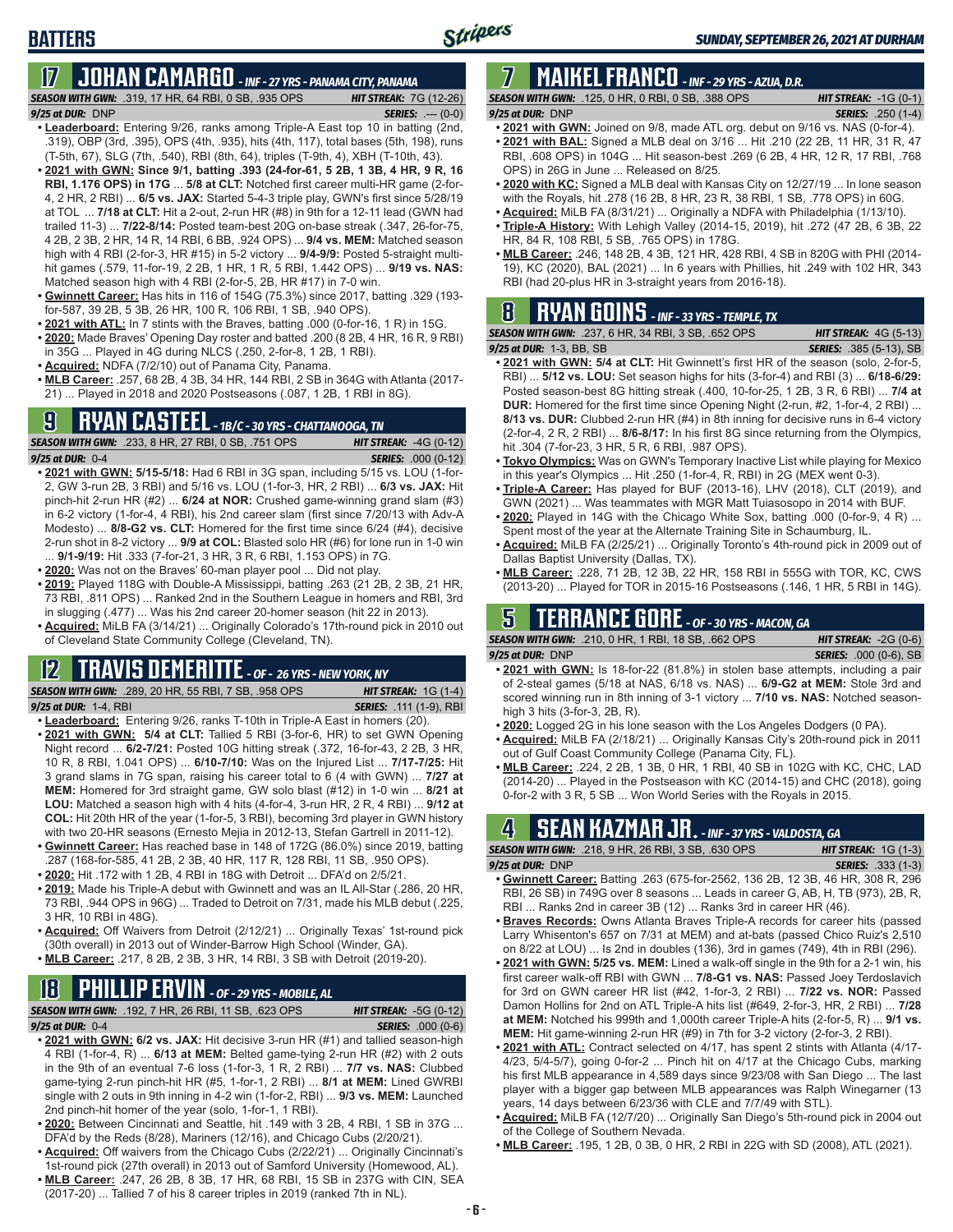### **BATTERS**

#### **20 JONATHAN MORALES** *- C - 26 YRS - ARROYO, PUERTO RICO SEASON WITH GWN:*.145, 2 HR, 12 RBI, 0 SB, .377 OPS *HIT STREAK:* -2G (0-7)

*9/25 at DUR:*0-4 *SERIES:* .000 (0-7)

- **• 2021 with GWN: 5/7 at CLT:** Tied his single-game career high with 5 RBI, going 2-for-6 with a 3-run HR (#1) in the 9th ... **8/6 vs. CLT:** Hit a 2-out walk-off single in 11th inning for 4-3 win (2nd career walk-off with GWN, last on 7/21/18 vs. PAW) 8/20 at LOU: Went 4-for-4 (2B, HR, 2 R, 3 RBI), his most hits in a game since 8/13/16 with Class-A Rome at Hickory (career-best 5-for-5).
- **• GWN Career:** In 99G since 2018, batting .216 (10 2B, 4 HR, 33 RBI, .539 OPS). **• 2020:** Spent entire year at Braves Alternate Training Site in Gwinnett (no MLB
- debut) ... Played for Caguas of the Puerto Rican Winter League (.394, 3 HR, 9 RBI in 13G), earning PWL Postseason All-Star honors.
- **• 2019:** Hit .240 (13 2B, 2 HR, 27 R, 25 RBI) in 80G between Double-A Mississippi and Gwinnett ... Logged 1 game during the IL Playoffs (0-for-1, BB).
- **• Acquired:** Braves' 25th-round pick in 2015 out of Miami-Dade CC.

#### **15 CRISTIAN PACHE** *- OF - 22 YRS - SANTO DOMINGO CENTRO, D.R.*

*SEASON WITH GWN:*.264, 10 HR, 38 RBI, 9 SB, .745 OPS *HIT STREAK:* -3G (0-10)

- *9/25 at DUR:* 0-4 *SERIES:* .000 (0-10)
- **• MLB.com Prospect Ranks:** #1 (Braves Top 30), #39 (Top 100).
- **• 2021 with GWN: 5/29-6/1:** Assigned to rehab (right hamstring inflammation), played 1G before being activated/optioned on 6/2 ... **6/5 vs. JAX:** Went 3-for-6 with 2 doubles, including game-tying 2-run double in 9th ... **6/10 at MEM:** Tallied first career multi-HR game (3-for-5, 2 HR, 3 R, 4 RBI) ... **6/30 at DUR:** Notched last-at-bat GWRBI single in 9th for 2-1 win (2-for-3, 2B, RBI) ... **7/21 vs. NOR:** Homered in both games of a DH (#3-4, 2-for-6, 2 R, 2 RBI) ... **8/11 vs. DUR:** Went 4-for-6 with 5 RBI in a DH sweep, tallying 2 HR (#8-9) and delivering 2-out walk-off single in G1 (won 4-3) ... **9/7 at COL:** Fell triple shy of the cycle (3-for-4, 2B, HR #10, 3 R, RBI, SB) ... **8/1-9/22:** Ranked 6th in Triple-A East in batting, hitting .321 (43-for-134, 8 2B, 4 HR, 20 R, 16 RBI, 5 SB, .847 OPS) in 36G.
- **• 2021 with ATL:** On Atlanta's Opening Day roster for the first time ... Hit .111 (3 2B, 1 HR, 6 R, 4 RBI) in 22G ... Placed on IL twice, on 4/14 and 5/14.
- **• 2020:** Spent most of the year at the Alternate Training Site ... Made his MLB debut on 8/21 vs. Philadelphia (1-for-4) ... Played just 2G during regular season (.250) ... Also made MLB Postseason debut (.182, 1 2B, 1 HR, 4 R, 4 RBI in 12G).
- **• 2019:** Between Mississippi (104G) and Gwinnett (26G), hit .277 (36 2B, 9 3B, 12 HR, 63 R, 61 RBI, 8 SB, .802 OPS) in 130G ... Named a Southern League Postseason All-Star and MLB All-Star Futures Game participant.
- **• Acquired:** NDFA (7/4/15) out of Santo Domingo Centro, D.R.
- **• MLB Career:** .119, 3 2B, 0 3B, 1 HR, 4 RBI, 0 SB in 24G with Atlanta (2020-21).

### **2 YOLMER SANCHEZ** *- INF - 29 YRS - MARACAY, VENEZUELA*

*SEASON WITH GWN:*.208, 9 HR, 33 RBI, 5 SB, .644 OPS *HIT STREAK:* -1G (0-3) *9/25 at DUR:*0-3, BB *SERIES:* .167 (2-12), RBI

- **• 2021 with GWN: 5/7 at CLT:** Went 3-for-5 (3 R, 3 RBI) with GWN's first triple of the year ... **6/9-G2 at MEM:** Stole home as part of a double-steal with Drew Waters, scored tying run in 3-1 win (1-for-2, R, SB) ... **7/30 at MEM:** Recorded 2nd career multi-HR game (1st since 5/2/15, CLT vs. SWB), hitting 2 solo shots (#4-5) including GW blast in 8th for 8-7 win (2-for-3, 3 R, 2 RBI) ... **8/26 at NAS:** Fell a homer shy of the cycle (3-for-4, 2B, 3B, RBI) in 2-1 win ... **7/22-9/5:** Hit .290 (29 for-100, 2 2B, 1 3B, 8 HR, 17 R, 18 RBI, .933 OPS) in 33G.
- **• 2020:** Played 11G with the Chicago White Sox, batting .313 (3 2B, 1 HR, 1 RBI, 1.164 OPS) ... Made his MLB Postseason debut in the ALWCS (1G, no at-bat).
- **• Acquired:** MiLB FA (3/31/21) ... Originally a NDFA with Chi. White Sox (5/29/09). **• MLB Career:** .245, 113 2B, 24 3B, 32 HR, 215 RBI, 30 SB in 657G with the Chi.

#### White Sox (2014-20) ... Won an AL Gold Glove in 2019 (.987 FPCT at 2B).

#### **14 CHADWICK TROMP** *- C - 26 YRS - ORANJESTAD, ARUBA SEASON WITH GWN:*.167, 0 HR, 0 RBI, 0 SB, .333 OPS *HIT STREAK:* -1G (0-3)

*9/25 at DUR:*DNP *SERIES:* .167 (1-6)

- **• 2021 with GWN:** Assigned on 9/21 ... Making his Braves organization debut. **• 2021 with SF:** In 4 stints with Giants (4/18, 6/1-6/11, 7/5-7/18, 8/26), hit .222 (4 for-18, 1 HR, 2 RBI) in 9G ... Also played 55G with Triple-A affiliate in Sacramento, batting .224 (43-for-192, 12 2B, 6 HR, 23 R, 24 RBI) ... DFA'd on 9/18.
- **• 2020:** Signed a MiLB deal with San Francisco on 1/6 ... Assigned to the Alternate Training Site on 7/19 ... Had his contract selected on 7/28 and made his MLB debut, batting .213 (13-for-61, 1 2B, 4 HR, 11 R, 10 RBI) in 24G ... Had his first career MLB hit on 7/31 vs. Texas (single off Mike Minor, finished 2-for-4 with 2B and RBI) ... Hit his first homer on 8/2 vs. Texas (2-run, off Jesse Chavez) ... Was on the IL from 9/22-8/28 (right shoulder strain) ... Re-signed on 12/9.
- **• Acquired:** Off Waivers from San Francisco (9/21/21) ... Originally signed by Cincinnati as a NDFA out of Aruba (5/24/13).
- **• MLB Career:** .215, 1 2B, 0 3B, 5 HR, 12 RBI, 0 SB in 33G with San Francisco (2020-21).

# **1 RILEY UNROE** *- INF - 26 YRS - NEW ORLEANS, LA*

*SEASON WITH GWN:*.077, 0 HR, 0 RBI, 1 SB, .277 OPS *HIT STREAK:* -3G (0-9) *9/25 at DUR:*0-3, BB *SERIES:* .000 (0-9)

- 
- **• 2021 with GWN:** Was on the Stripers' Opening Night roster, played in 6G through 5/16 (.071, 1-for-14, 2 R, 1 SB) ... Transferred to Mississippi on 5/18 ... Rejoined Gwinnett on 9/9.
- **• 2021 with MIS:** In 27G, hit .261 (23-for-88, 3 2B, 2 3B, 2 HR, 6 RBI, 1 SB, .732 OPS) ... Was on the IL from 6/16-7/14, 7/24-8/10, 8/19-9/7.
- **• 2020:** Was not on Braves' 60-man player pool ... Played for Brisbane in Australian Baseball League (.176, 0 HR, 3 R, 0 RBI in 6G).
- **• 2019:** Played for Advanced-A Florida, Double-A Mississippi, and Gwinnett, batting .281 (22 2B, 3 3B, 9 HR, 59 R, 60 RBI, 14 SB) in 128G ... Named Florida State League Midseason All-Star, Southern League Player of the Week (9/2/19), and MiLB.com Braves Organization All-Star.
- **• Acquired:** 2018 Rule 5 (LA Angels) ... Originally Tampa Bay's 2nd-round pick in 2013 out of Desert Ridge High School (Mesa, AZ).

### **11 Drew WATERS** *- OF - 22 YRS - ATLANTA, GA*

*SEASON WITH GWN:*.245, 10 HR, 35 RBI, 28 SB, .720 OPS *HIT STREAK:* 1G (3-4)

- *9/25 at DUR:*3-4, HR, 2 R, RBI *SERIES:* .333 (5-15), HR, RBI, SB **• Leaderboard:** Entering 9/26, ranks among Triple-A East top 10 in stolen bases (5th, 28) and runs (T-5th, 67).
- **• MLB.com Prospect Ranks:** #3 (Braves Top 30), #80 (Top 100 Prospects).
- **• 2021 with GWN: Batting .327 (18-for-55, 4 2B, 2 HR, 8 R, 4 RBI, 4 SB, .871 OPS) in 13G since 9/8** ... **5/15-6/10:** Hit .316 (25-for-79, 4 2B, 3 HR, 16 R, 9 RBI, 6 SB, .906 OPS) in 21G ... **5/18 at NAS:** Recorded first career multi-HR game (3 for-5, 2 HR, 3 RBI) and became the first GWN player to homer from both sides of the plate since Mel Rojas Jr. (7/7/16 at CLT) ... **5/19 at NAS:** Fell a triple shy of the cycle in first 4-hit game at Triple-A (4-for-5, 2B, HR, 2 R, 2 RBI, 2 SB) ... **6/9-G2 at MEM:** Lined RBI single in 8th (2-for-3, R, RBI) for last-at-bat 3-1 win ... **7/2-7/18:** Posted 13G on-base streak (.357, 20-for-56, 8 2B, 1 3B, 2 HR, 14 R, 10 RBI, 4 SB)
- ... **7/1-7/31:** Led Triple-A East in XBH with 17, batting .301 (31-for-103, 11 2B, 1 3B, 5 HR, 23 R, 17 RBI, 5 SB, .924 OPS) in 24G ... **9/10 at COL:** Homered for first time since 7/24 (solo, #9) and tallied game-ending outfield assist (#11) in 6-3 win.
- **• Futures Game:** Played for the NL Team in the 2021 SiriusXM All-Star Futures Game on 7/11 at Coors Field (1-for-1, BB) ... Was the 7th active Gwinnett player selected to the game (1st since RHP Touki Toussaint in 2018).
- **• 2020:** Spent entire year at Braves Alternate Site in Gwinnett (no MLB debut).
- **• 2019:** Hit .309 (40 2B, 9 3B, 7 HR, 80 R, 52 RBI, 16 SB) in 134G with Double-A Mississippi and Gwinnett ... Won Southern League Batting Title (.319, best in MIS history) and Most Valuable Player (1st in MIS history) ... Ranked among MiLB top 5 in doubles (T-3rd, 40) and hits (5th, 163).
- **• Acquired:** Braves' 2nd-round pick in 2017 out of Etowah High School (Woodstock, GA) ... Named Gatorade Georgia Baseball Player of the Year in 2017.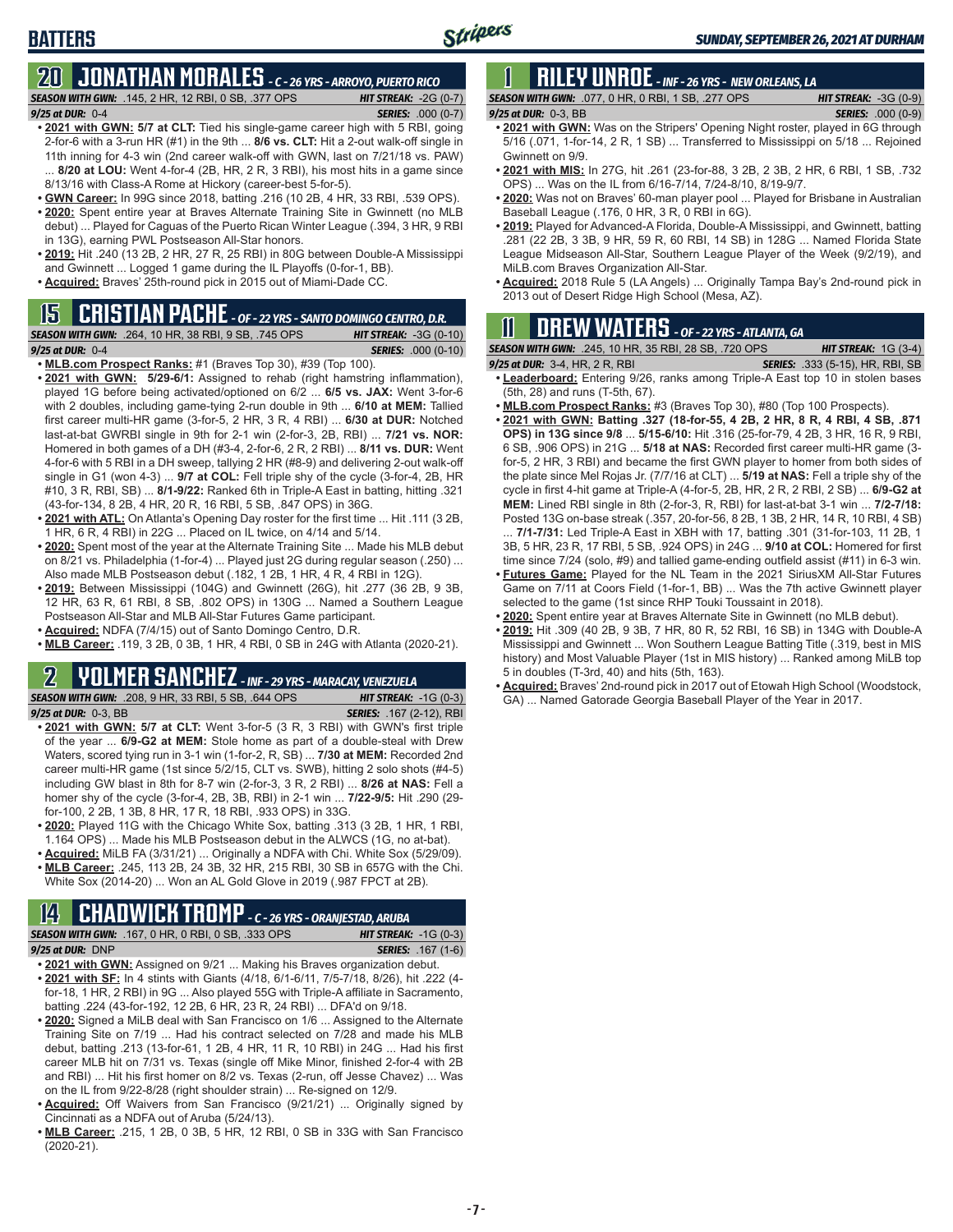| <b>OFFENSE</b> |                                                                                                  |                                                                                                        | Stripers |  |  |  |  |  | <b>SUNDAY, SEPTEMBER 26, 2021 AT DURHAM</b> |
|----------------|--------------------------------------------------------------------------------------------------|--------------------------------------------------------------------------------------------------------|----------|--|--|--|--|--|---------------------------------------------|
| TOTAL:         | 245, 158 HR, 743 OPS RISP: 261, 47 HR, 796 OPS RUNS/INNING: 1 2 3 4 5 6 7 8 9 X TOT              |                                                                                                        |          |  |  |  |  |  |                                             |
| Vs. LHP:       | 247, 64 HR, 776 OPS RISP/20: 252, 22 HR, 783 OPS STRIP STRIPS: 75 54 64 60 80 62 78 61 43 14 591 |                                                                                                        |          |  |  |  |  |  |                                             |
|                |                                                                                                  | Vs. RHP: 245, 94 HR, 727 OPS LOADED: 320, 8 HR, 981 OPS   Opponents: 72 59 71 59 47 58 46 32 26 15 485 |          |  |  |  |  |  |                                             |

|                |                |    |                          |                          |                |                |                | <b>HOME RUNS</b>       |                                               |                 | <b>MULTI-GAMES</b> |                |
|----------------|----------------|----|--------------------------|--------------------------|----------------|----------------|----------------|------------------------|-----------------------------------------------|-----------------|--------------------|----------------|
| Player         | 1 <sub>R</sub> | 2R | 3R                       | <b>GS</b>                | Tot.           |                |                | Off LH Off RH Team W-L | <b>Last HR with Gwinnett (Regular Season)</b> | <b>Hit</b>      | <b>RBI</b>         | <b>HR</b>      |
| Almonte        | $\overline{2}$ |    |                          |                          | 3              |                | 2              | $3-0$                  | 5/30/21 vs. MEM. 1R (RH Connor Jones)         | 8               | 5                  |                |
| Arcia          | 12             | 5  | ٠                        | $\overline{\phantom{a}}$ | 17             | $\overline{7}$ | 10             | $10 - 4$               | 8/17/21 at LOU, 1R (RH Hunter Greene)         | $\overline{21}$ | 10                 | $\overline{2}$ |
| Brugman        |                |    |                          |                          |                |                |                | $0 - 0$                |                                               |                 |                    |                |
| Camargo        | 6              | 7  | 4                        |                          | 17             | 9              | 8              | $11 - 5$               | 9/19/21 vs. NAS, 3R (LH Kyle Lobstein)        | 32              | 17                 | $\overline{ }$ |
| Casteel        | $\overline{2}$ | 5  |                          |                          | 8              | 5              | 3              | $6 - 2$                | 9/19/21 vs. NAS, 1R (RH Connor Sadzeck)       | 8               | 9                  |                |
| Contreras      | 5              | 3  |                          | $\overline{\phantom{a}}$ | 9              | $\overline{2}$ | $\overline{7}$ | $8 - 1$                | 9/7/21 at COL, 1R (LH Kirk McCarty)           | 11              | $\overline{7}$     | ٠              |
| d'Arnaud       |                |    |                          |                          |                |                |                | $0 - 0$                |                                               | $\overline{A}$  | $\overline{a}$     |                |
| Demeritte      | 10             | 4  | 3                        | 3                        | 20             | 10             | 10             | $17-3$                 | 9/12/21 at COL, 3R (RH Jordan Stephens)       | 17              | 13                 |                |
| Ervin          | 4              | 2  |                          | ÷                        | $\overline{7}$ | 5              | $\overline{2}$ | $5 - 2$                | 9/3/21 vs. MEM, 1R (LH Evan Kruczynski)       | $\overline{7}$  | $\overline{7}$     |                |
| Franco         |                |    |                          |                          |                |                |                | $0 - 0$                |                                               |                 | ۰                  |                |
| Goins          | 4              | 2  | ÷.                       | ٠                        | 6              |                | 5              | $5 - 1$                | 9/14/21 vs. NAS, 1R (RH Josh Lindblom)        | 16              | 8                  | $\sim$         |
| Gore           |                |    | ٠                        |                          |                | ÷              | $\sim$         | $0 - 0$                |                                               | 3               | ٠                  |                |
| Heredia        |                |    |                          | ٠                        |                | ٠              |                | $0 - 0$                | ---                                           |                 | ۰                  |                |
| Inciarte       |                |    |                          |                          |                |                |                | $0 - 0$                |                                               |                 |                    |                |
| Jackson        | 4              |    |                          | $\overline{2}$           | 11             | 8              | 3              | $5 - 2$                | 7/28/21 at MEM, 1R (LH Matthew Liberatore)    | 11              | 10                 | 3              |
| Kazmar Jr.     | 5              | 3  |                          | ÷                        | 9              | 3              | 6              | $6 - 3$                | 9/1/21 vs. MEM, 2R (LH Matthew Liberatore)    | 9               | $\overline{7}$     |                |
| Kipnis         | 4              | 5  |                          | ٠                        | 10             |                | 9              | $8 - 2$                | 9/14/21 vs. NAS, 2R (RH Josh Lindblom)        | 17              | 10                 |                |
| Lucrov         |                |    |                          | $\overline{\phantom{a}}$ | $\overline{2}$ |                | $\overline{2}$ | $1 - 1$                | 6/10/21 at MEM, 3R (RH Grant Black)           | $\overline{4}$  | 3                  |                |
| Martinez       |                |    |                          |                          |                |                |                | $0 - 0$                |                                               | $\overline{2}$  | $\overline{A}$     |                |
| <b>Morales</b> |                |    |                          |                          | 2              |                | 1              | $2 - 0$                | 8/20/21 at LOU, 1R (LH Phillip Diehl)         | $\overline{2}$  | 2                  |                |
| Pache          | 8              |    |                          |                          | 10             | 4              | 6              | $7-2$                  | 9/7/21 at COL, 1R (LH Kirk McCarty)           | $\overline{21}$ | 8                  | $\overline{ }$ |
| Rosario        | $\overline{2}$ |    |                          |                          | 4              |                | 4              | $4 - 0$                | 8/26/21 at NAS, 1R (RH Josh Lindblom)         | $\overline{2}$  | 5                  |                |
| Sanchez        | 6              | 2  |                          | $\sim$                   | 9              | 4              | 5              | $5 - 3$                | 9/5/21 vs. MEM, 1R (RH T.J. Zeuch)            | 12              | 6                  |                |
| Snider         | $\overline{2}$ |    |                          | $\overline{\phantom{a}}$ | 4              | ٠              | 4              | $4 - 0$                | 8/21/21 at LOU, 3R (RH Tim Adleman)           | 3               | $\overline{4}$     |                |
| Tromp          |                |    | $\overline{\phantom{a}}$ |                          |                |                |                | $0 - 0$                |                                               |                 | $\overline{a}$     |                |
| Unroe          |                |    |                          |                          |                |                |                | $0 - 0$                | 7/19/19 vs. ROC, 1R (RH Drew Hutchison)       | $\overline{a}$  | ٠                  |                |
| Waters         | 6              | 2  | 2                        |                          | 10             | 4              | 6              | $5 - 4$                | 9/25/21 at DUR. 1R (RH Brent Honeywell Jr.)   | 23              | 8                  | $\overline{ }$ |
| Total:         | 84             | 46 | 20                       | 8                        | 158            |                |                |                        |                                               |                 |                    |                |

| <b>HOME RUN VARIANTS</b> |  |
|--------------------------|--|
|                          |  |

**Back-to-Back Homers (4x):** Almonte (GS) / Snider, 5/7 at CLT (1st Inning) Jackson (2R) / Contreras, 7/14 at CLT (1st Inning) Pache (1R) / Arcia, 8/11-G2 vs. DUR (1st Inning) Camargo (2R) / Kipnis, 8/20 at LOU (3rd Inning)

#### **Back-to-Back-to-Back Homers (1x):**

Arcia (2R) / Camargo / Demeritte, 5/8 at CLT (6th Inning)

#### **Pinch-Hit Homers (5x):**

Demeritte (1R), 5/12 vs. LOU (7th Inning) Casteel (2R), 6/3 vs. JAX (7th Inning) Ervin (2R), 7/7 vs. NAS (6th Inning) Snider (3R), 8/21 at LOU (8th Inning) Ervin (1R), 9/3 vs. MEM (7th Inning)

#### **Leadoff (Game) Homers (4x):**

Waters (2x), 5/19 at NAS, 7/22 vs. NOR Arcia (1x), 7/3 at DUR Pache (1x), 8/8-G2 vs. CLT

#### **Walk-Off Homers (1x):**

Arcia (Solo), 5/16 vs. LOU (9th Inning)

|            |            |    |    |    |    | <b>STRIPERS BATTING BY MONTH</b> |           |            |            |            |
|------------|------------|----|----|----|----|----------------------------------|-----------|------------|------------|------------|
|            | <b>AVG</b> | G  | 2B | 3B | HR | <b>RBI</b>                       | <b>SB</b> | <b>OBP</b> | <b>SLG</b> | <b>OPS</b> |
| May:       | .254       | 24 | 43 | 2  | 36 | 138                              | 24        | .366       | .445       | .811       |
| June:      | .227       | 25 | 36 | 3  | 21 | 88                               | 23        | .308       | .357       | .665       |
| July:      | .271       | 28 | 52 | 2  | 47 | 161                              | 23        | .352       | .479       | .831       |
| August:    | .237       | 25 | 30 | 6  | 30 | 103                              | 14        | .298       | .401       | .700       |
| September: | .231       | 21 | 23 |    | 24 | 70                               | 14        | .299       | .379       | .678       |

| <b>HITTER AWARDS &amp; HONORS</b> |                                                                             |                                           |  |  |  |  |
|-----------------------------------|-----------------------------------------------------------------------------|-------------------------------------------|--|--|--|--|
| <b>Player</b>                     | <b>Award/Date</b>                                                           | <b>Stats</b>                              |  |  |  |  |
| Waters<br>Contreras               | Sirius XM All-Star Futures Game (7/11)<br>AAA East Player of Week (7/13-18) | Game: 1-1, BB<br>.462, 3 2B, 3 HR, 12 RBI |  |  |  |  |

|            |       |                |                | <b>PINCH HITTERS</b> |             |             |                |                |           |           |
|------------|-------|----------------|----------------|----------------------|-------------|-------------|----------------|----------------|-----------|-----------|
| Player     | AVG.  | <b>AB</b>      | R              | н                    | 2B          | 3B          | <b>HR</b>      | <b>RBI</b>     | <b>BB</b> | <b>SO</b> |
| Almonte    | 1.000 | 1              | 0              | 1                    | 0           | 0           | 0              | 2              | 0         | 0         |
| Arcia      |       | $\Omega$       | 1              | $\Omega$             | $\Omega$    | $\Omega$    | $\Omega$       | $\Omega$       | 1         | 0         |
| Camargo    | .000  | 1              | $\Omega$       | $\Omega$             | $\Omega$    | $\Omega$    | $\Omega$       | $\Omega$       | $\Omega$  | 0         |
| Casteel    | .120  | 25             | $\overline{2}$ | 3                    | 1           | $\Omega$    | 1              | $\overline{4}$ | $\Omega$  | 9         |
| Contreras  | .500  | $\overline{2}$ | 1              | 1                    | 0           | $\Omega$    | $\mathbf 0$    | $\mathbf 0$    | 0         | 0         |
| Demeritte  | .250  | 8              | 3              | $\overline{2}$       | 1           | $\Omega$    | 1              | 1              | 3         | 4         |
| Ervin      | .231  | 13             | 4              | 3                    | $\Omega$    | $\Omega$    | $\overline{2}$ | 5              | 4         | 4         |
| Franco     | 1.000 | 1              | 1              | 1                    | 0           | 0           | 0              | $\Omega$       | 0         | 0         |
| Goins      | .000  | $\overline{2}$ | 0              | $\mathbf 0$          | $\mathbf 0$ | $\mathbf 0$ | $\mathbf 0$    | $\mathbf 0$    | 0         | 1         |
| Gore       | .200  | 5              | $\Omega$       | 1                    | $\Omega$    | $\Omega$    | $\Omega$       | $\Omega$       | 3         | 3         |
| Jackson    | .000  | 1              | $\Omega$       | $\Omega$             | $\Omega$    | $\Omega$    | $\Omega$       | $\Omega$       | $\Omega$  | 1         |
| Kazmar Jr. | .000  | 11             | $\Omega$       | $\Omega$             | $\Omega$    | $\Omega$    | $\Omega$       | $\Omega$       | $\Omega$  | 4         |
| Kipnis     | .000  | 1              | $\Omega$       | $\Omega$             | 0           | $\Omega$    | $\Omega$       | $\Omega$       | 1         | $\Omega$  |
| Lee, D.    | .000  | 1              | $\Omega$       | $\Omega$             | $\Omega$    | $\Omega$    | $\Omega$       | $\Omega$       | $\Omega$  | 1         |
| Lucroy     | .000  | 3              | $\Omega$       | $\Omega$             | 0           | $\Omega$    | $\Omega$       | $\Omega$       | 1         | $\Omega$  |
| Morales    | .000  | $\overline{2}$ | 0              | 0                    | $\Omega$    | $\Omega$    | 0              | $\Omega$       | 0         | 0         |
| Pache      | .500  | $\overline{2}$ | 0              | 1                    | $\mathbf 0$ | $\mathbf 0$ | $\mathbf 0$    | 1              | 1         | 1         |
| Sanchez    | .000  | 9              | 1              | $\Omega$             | $\mathbf 0$ | $\Omega$    | $\mathbf 0$    | $\Omega$       | 1         | 4         |
| Snider     | .150  | 20             | 4              | 3                    | 1           | $\Omega$    | 1              | $\overline{4}$ | 4         | 7         |
| Unroe      | .000  | 4              | $\Omega$       | $\Omega$             | $\Omega$    | $\Omega$    | $\Omega$       | $\Omega$       | $\Omega$  | 1         |
| Totals:    | .143  | 112            | 17             | 16                   | 3           | $\bf{0}$    | 5              | 17             | 19        | 40        |

| <b>Length/Dates</b> | <b>Stats</b>                                        |
|---------------------|-----------------------------------------------------|
|                     | .393 (22-56), 4 2B, 7 HR, 17 R, 12 RBI              |
|                     | .385 (20-52), 5 2B, 7 HR, 14 R, 20 RBI              |
|                     | .372 (16-43), 2 2B, 3 HR, 10 R, 8 RBI               |
|                     | 13G (5/4-5/18)<br>13G (7/10-7/27)<br>10G (6/2-7/21) |

| <b>ON-BASE STREAKS (15-PLUS GAMES)</b> |                 |                                              |  |  |  |  |  |
|----------------------------------------|-----------------|----------------------------------------------|--|--|--|--|--|
| Player                                 | Length/Dates    | <b>Stats</b>                                 |  |  |  |  |  |
| Camargo                                | 20G (7/22-8/14) | .347 (26-75), 4 2B, 2 3B, 2 HR, 14 RBI, 6 BB |  |  |  |  |  |
| Camargo                                | 18G (6/18-7/8)  | .303 (20-66), 6 2B, 2 HR, 7 RBI, 7 BB        |  |  |  |  |  |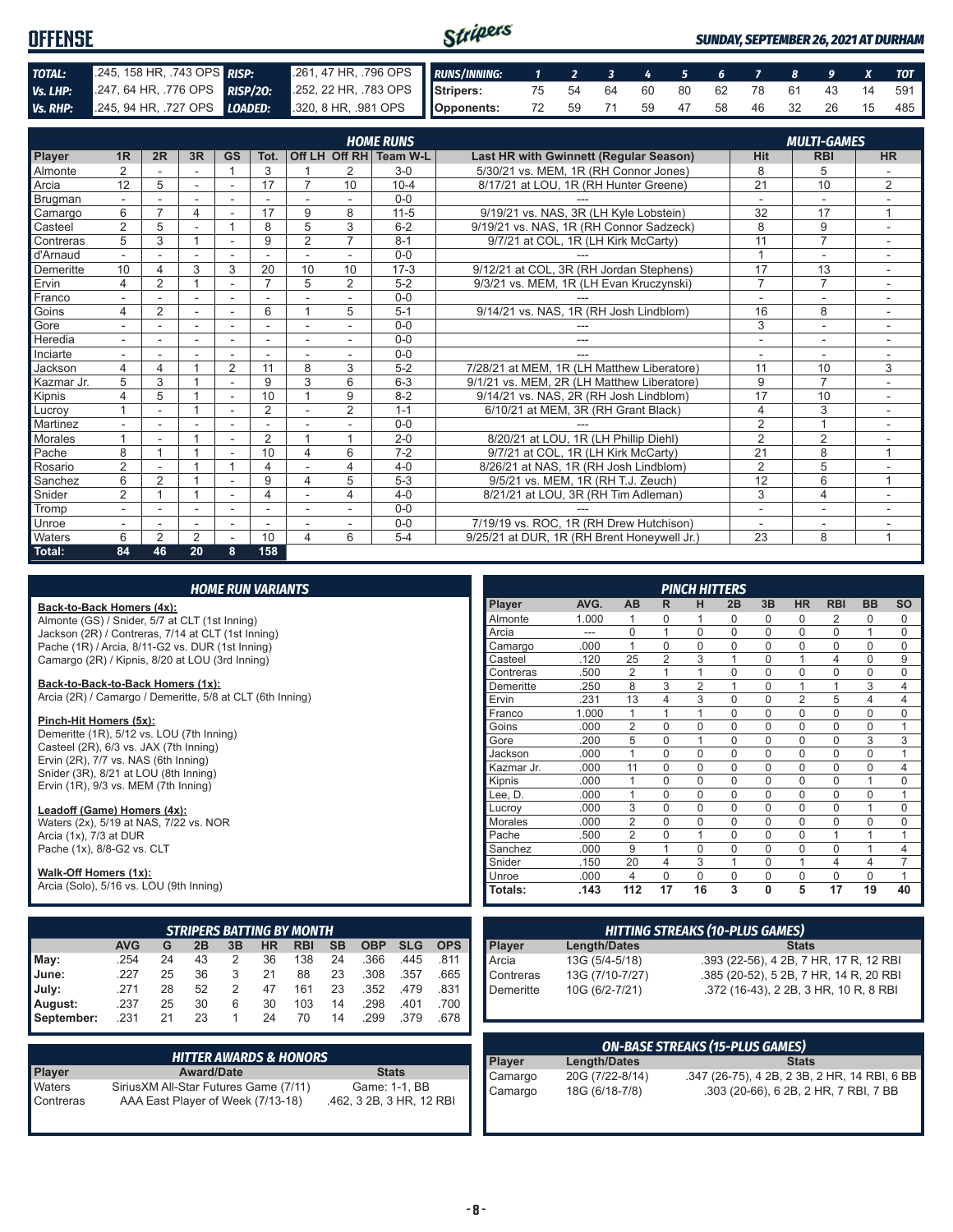### **SEASON SUMMARY**



#### **TEAM HIGHS & LOWS**

| <b>OFFENSE:</b>  |                                                                  |
|------------------|------------------------------------------------------------------|
|                  |                                                                  |
|                  |                                                                  |
|                  |                                                                  |
|                  |                                                                  |
|                  |                                                                  |
|                  |                                                                  |
|                  |                                                                  |
|                  |                                                                  |
|                  |                                                                  |
|                  |                                                                  |
|                  |                                                                  |
|                  |                                                                  |
|                  |                                                                  |
|                  |                                                                  |
|                  |                                                                  |
|                  |                                                                  |
|                  |                                                                  |
| <b>PITCHING:</b> |                                                                  |
|                  |                                                                  |
|                  |                                                                  |
|                  |                                                                  |
|                  |                                                                  |
|                  |                                                                  |
|                  |                                                                  |
|                  |                                                                  |
|                  |                                                                  |
|                  |                                                                  |
|                  |                                                                  |
|                  |                                                                  |
| <b>DEFENSE:</b>  |                                                                  |
|                  | Most Double Plays Turned, Game  3 (6x, last: 8/21 at Louisville) |

Most Triple Plays Turned, Game .......................................... 1 (6/5 vs. Jacksonville) Most Errors, Game ..................................................................3 (5/15 vs. Louisville) Most Stolen Bases Allowed, Game ...............................................4 (7/4 at Durham) Most Caught Stealing, Game .............................................. 2 (8/8-G1 vs. Charlotte)

#### **INDIVIDUAL HIGHS & LOWS**

| <b>HITTING (GAME):</b> |  |
|------------------------|--|
|                        |  |
|                        |  |
|                        |  |
|                        |  |
|                        |  |
|                        |  |
|                        |  |
|                        |  |
|                        |  |
|                        |  |
|                        |  |
|                        |  |
|                        |  |

#### **PITCHING (GAME):**

#### **DEFENSE (GAME):**

#### **STREAKS**

#### **OFFENSIVE (LONGEST IN 2021 ONLY):**

#### **PITCHING (LONGEST IN 2021 ONLY):**

| Consecutive Starts with Win3 Starts (3x, last: K. Wright, 9/8-9/19) |  |
|---------------------------------------------------------------------|--|
|                                                                     |  |
|                                                                     |  |
|                                                                     |  |
|                                                                     |  |

#### **LAST TIME IT HAPPENED (GWINNETT REGULAR-SEASON HISTORY)**

| <b>TEAM OFFENSE:</b>  |                                                                     |
|-----------------------|---------------------------------------------------------------------|
|                       |                                                                     |
|                       |                                                                     |
|                       | 8/19/12 at Durham                                                   |
|                       |                                                                     |
|                       |                                                                     |
|                       |                                                                     |
|                       |                                                                     |
|                       |                                                                     |
|                       |                                                                     |
|                       |                                                                     |
|                       |                                                                     |
|                       |                                                                     |
|                       |                                                                     |
|                       |                                                                     |
|                       |                                                                     |
| <b>TEAM PITCHING:</b> |                                                                     |
|                       |                                                                     |
|                       |                                                                     |
|                       |                                                                     |
|                       |                                                                     |
|                       |                                                                     |
|                       |                                                                     |
|                       |                                                                     |
|                       |                                                                     |
|                       |                                                                     |
| <b>TEAM DEFENSE:</b>  |                                                                     |
|                       | Turn a Triple Play  6/5/21 vs. Jacksonville (Camargo-Kipnis-Snider) |
|                       |                                                                     |

# **TEAM MISCELLANEOUS:**<br>18-Run Margin of Victory....

|                                               | <b>TEAM MISCELLANEOUS</b> |
|-----------------------------------------------|---------------------------|
|                                               |                           |
| Largest Comeback Win  8 Runs (7/18            |                           |
| Largest Blown Lead (Loss) 3 Runs (4x, last: 8 |                           |

| Largest Blown Lead (Loss) 3 Runs (4x, last: 8/6 vs. Charlotte, 5-2, 6-10) |
|---------------------------------------------------------------------------|
|                                                                           |
|                                                                           |
|                                                                           |
|                                                                           |
|                                                                           |
|                                                                           |
|                                                                           |
|                                                                           |
|                                                                           |

#### **INDIVIDUAL OFFENSE:**

|                      | Homers, Both Sides of Plate  Drew Waters (5/18/21 at Nashville)            |
|----------------------|----------------------------------------------------------------------------|
|                      |                                                                            |
|                      |                                                                            |
|                      | Back-to-Back-to-Back Homers  Arcia/Camargo/Demeritte (5/8/21 at Charlotte) |
|                      |                                                                            |
|                      |                                                                            |
|                      |                                                                            |
|                      |                                                                            |
|                      |                                                                            |
|                      |                                                                            |
|                      |                                                                            |
|                      |                                                                            |
|                      |                                                                            |
|                      |                                                                            |
|                      |                                                                            |
| INDIVIDUAL PITCHING: |                                                                            |

| <b>INDIVIDUAL FILUIIING.</b>                                                   |  |
|--------------------------------------------------------------------------------|--|
|                                                                                |  |
| 9.0-Inning No-Hitter (Solo)Todd Redmond (5/28/10 at Louisville)                |  |
| 9.0-Inning No-Hitter (Comb.) Wooten/Marksberry/Ramirez (6/30/16 at Louisville) |  |
|                                                                                |  |
|                                                                                |  |
|                                                                                |  |
| 21 Consecutive Saves Converted Jairo Asencio (9/6/09-8/8/11)                   |  |
| 25.0-Inning Scoreless Streak Stephen Marek, 25.1 IP (6/6/10-8/2/10)            |  |
|                                                                                |  |